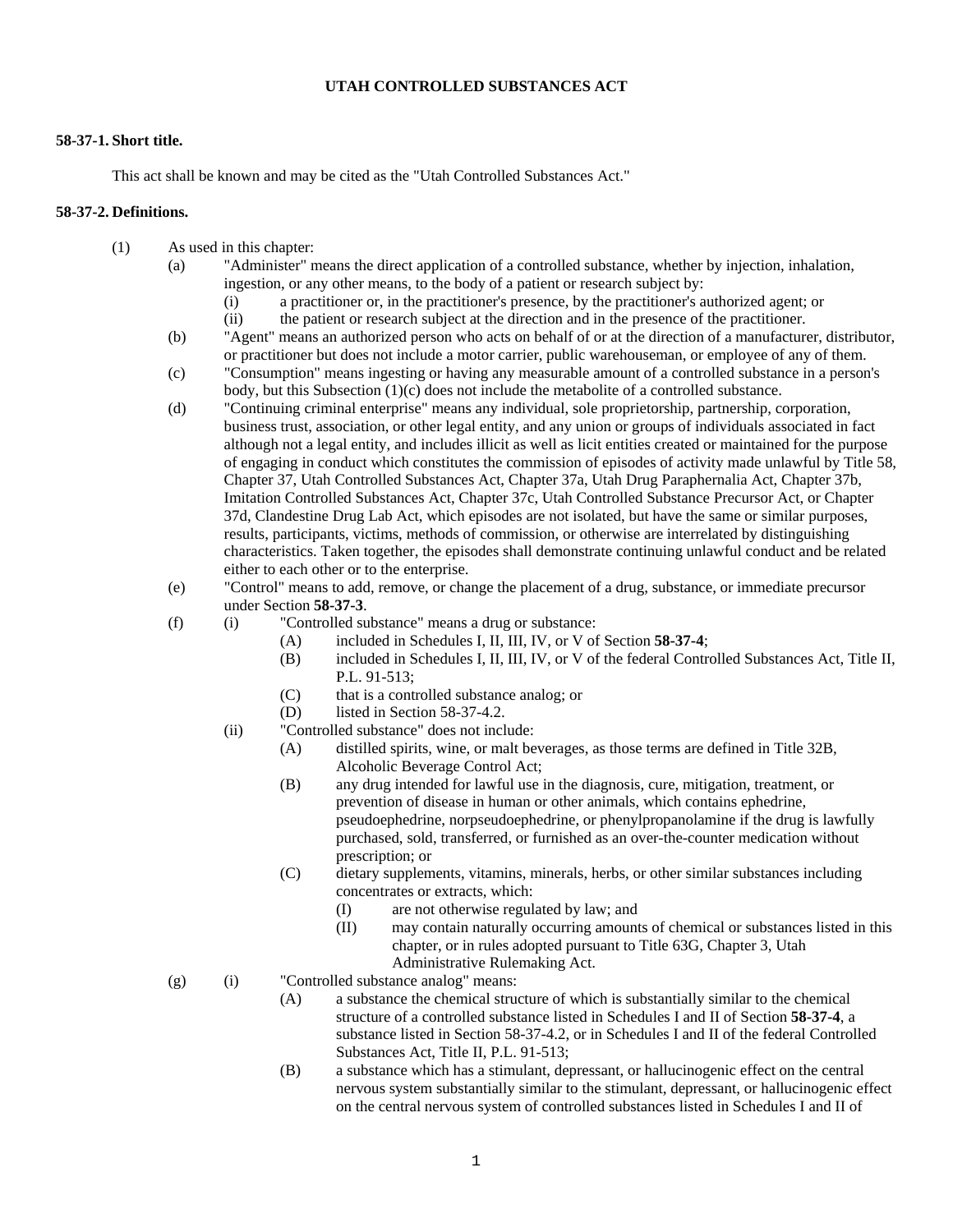Section 58-37-4, substances listed in Section 58-37-4.2, or substances listed in Schedules I and II of the federal Controlled Substances Act, Title II, P.L. 91-513; or

- (C) A substance which, with respect to a particular individual, is represented or intended to have a stimulant, depressant, or hallucinogenic effect on the central nervous system substantially similar to the stimulant, depressant, or hallucinogenic effect on the central nervous system of controlled substances listed in Schedules I and II of Section 58-37-4, substances listed in Section 58-37-4.2, or substances listed in Schedules I and II of the federal Controlled Substances Act, Title II, P.L. 91-513.
- (ii) "Controlled substance analog" does not include:
	- (A) a controlled substance currently scheduled in Schedules I through V of Section **58-37-4**;
	- (B) a substance for which there is an approved new drug application;
	- (C) a substance with respect to which an exemption is in effect for investigational use by a particular person under Section 505 of the Food, Drug, and Cosmetic Act, 21 U.S.C. 355, to the extent the conduct with respect to the substance is permitted by the exemption;
	- (D) any substance to the extent not intended for human consumption before an exemption takes effect with respect to the substance;
	- (E) any drug intended for lawful use in the diagnosis, cure, mitigation, treatment, or prevention of disease in man or other animals, which contains ephedrine, pseudoephedrine, norpseudoephedrine, or phenylpropanolamine if the drug is lawfully purchased, sold, transferred, or furnished as an over-the-counter medication without prescription; or
	- (F) dietary supplements, vitamins, minerals, herbs, or other similar substances including concentrates or extracts, which are not otherwise regulated by law, which may contain naturally occurring amounts of chemical or substances listed in this chapter, or in rules adopted pursuant to Title 63G, Chapter 3, Utah Administrative Rulemaking Act.
- (h) "Conviction" means a determination of guilt by verdict, whether jury or bench, or plea, whether guilty or no contest, for any offense proscribed by Title 58, Chapters 37, 37a, 37b, 37c, or 37d, or for any offense under the laws of the United States and any other state which, if committed in this state, would be an offense under Title 58, Chapters 37, 37a, 37b, 37c, or 37d.
- (i) "Counterfeit substance" means:
	- (i) any controlled substance or container or labeling of any controlled substance that:
		- (A) without authorization bears the trademark, trade name, or other identifying mark, imprint, number, device, or any likeness of them, of a manufacturer, distributor, or dispenser other than the person or persons who in fact manufactured, distributed, or dispensed the substance which falsely purports to be a controlled substance distributed by any other manufacturer, distributor, or dispenser; and
		- (B) a reasonable person would believe to be a controlled substance distributed by an authorized manufacturer, distributor, or dispenser based on the appearance of the substance as described under Subsection  $(1)(i)(i)(A)$  or the appearance of the container of that controlled substance; or
	- (ii) any substance other than under Subsection  $(1)(i)(i)$  that:
		- (A) is falsely represented to be any legally or illegally manufactured controlled substance; and
		- (B) a reasonable person would believe to be a legal or illegal controlled substance.
- (j) "Deliver" or "delivery" means the actual, constructive, or attempted transfer of a controlled substance or a listed chemical, whether or not an agency relationship exists.
- (k) "Department" means the Department of Commerce.
- (l) "Depressant or stimulant substance" means:
	- (i) a drug which contains any quantity of barbituric acid or any of the salts of barbituric acid;
	- (ii) a drug which contains any quantity of:
		- (A) amphetamine or any of its optical isomers;
		- (B) any salt of amphetamine or any salt of an optical isomer of amphetamine; or
		- (C) any substance which the Secretary of Health and Human Services or the Attorney General of the United States after investigation has found and by regulation designated habit-forming because of its stimulant effect on the central nervous system;
	- (iii) lysergic acid diethylamide; or
	- (iv) any drug which contains any quantity of a substance which the Secretary of Health and Human Services or the Attorney General of the United States after investigation has found to have, and by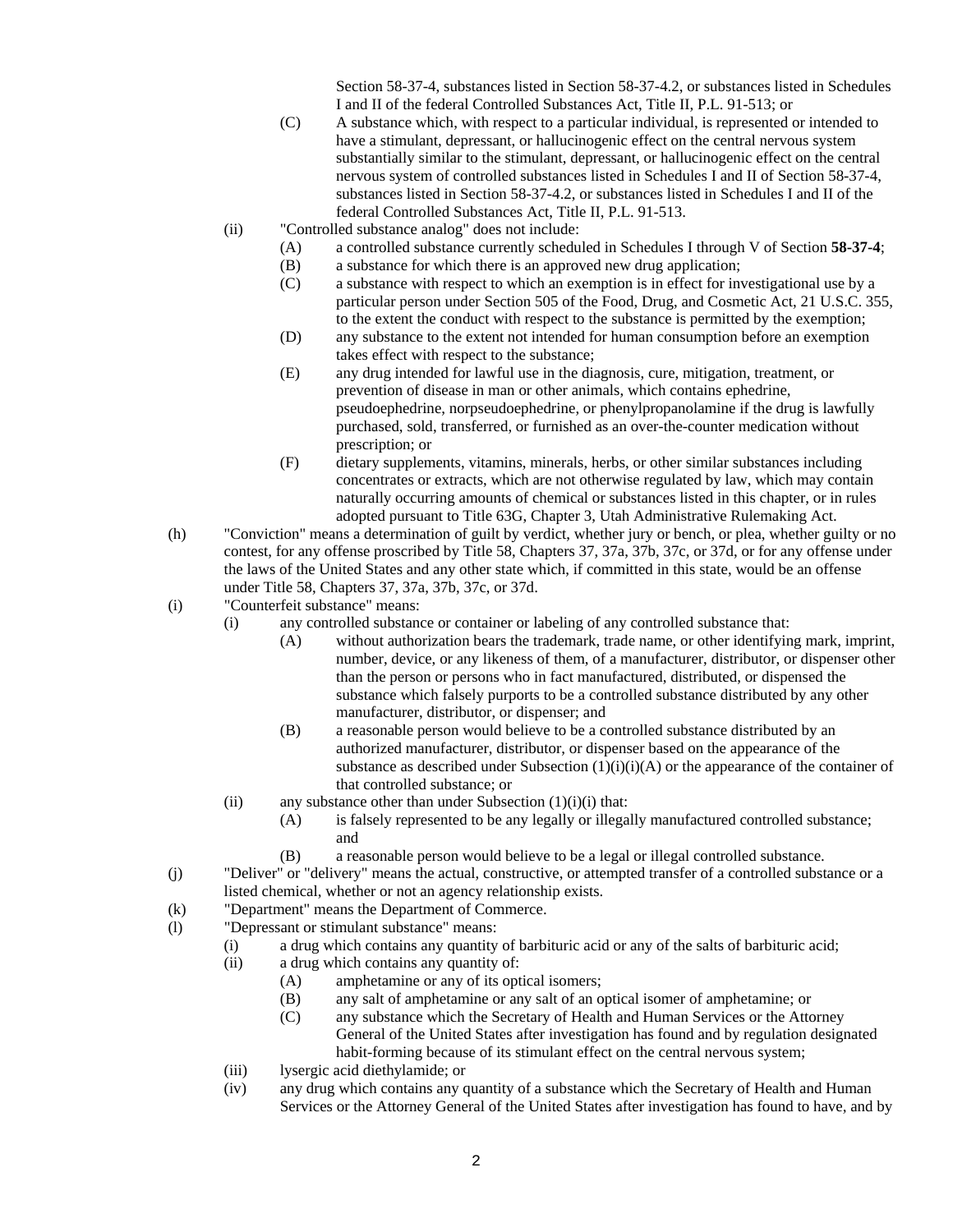regulation designated as having, a potential for abuse because of its depressant or stimulant effect on the central nervous system or its hallucinogenic effect.

- (m) "Dispense" means the delivery of a controlled substance by a pharmacist to an ultimate user pursuant to the lawful order or prescription of a practitioner, and includes distributing to, leaving with, giving away, or disposing of that substance as well as the packaging, labeling, or compounding necessary to prepare the substance for delivery.
- (n) "Dispenser" means a pharmacist who dispenses a controlled substance.
- (o) "Distribute" means to deliver other than by administering or dispensing a controlled substance or a listed chemical.
- (p) "Distributor" means a person who distributes controlled substances.
- (q) "Division" means the Division of Occupational and Professional Licensing created in Section **58-1-103**.
- (r) (i) "Drug" means:
	- (A) a substance recognized in the official United States Pharmacopoeia, Official Homeopathic Pharmacopoeia of the United States, or Official National Formulary, or any supplement to any of them, intended for use in the diagnosis, cure, mitigation, treatment, or prevention of disease in humans or animals;
	- (B) a substance that is required by any applicable federal or state law or rule to be dispensed by prescription only or is restricted to administration by practitioners only;
	- (C) a substance other than food intended to affect the structure or any function of the body of humans or other animals; and
	- (D) substances intended for use as a component of any substance specified in Subsections  $(1)(r)(i)(A)$ ,  $(B)$ , and  $(C)$ .
	- (ii) "Drug" does not include dietary supplements.
- (s) "Drug dependent person" means any individual who unlawfully and habitually uses any controlled substance to endanger the public morals, health, safety, or welfare, or who is so dependent upon the use of controlled substances as to have lost the power of self-control with reference to the individual's dependency.
- (t) "Food" means:
	- (i) any nutrient or substance of plant, mineral, or animal origin other than a drug as specified in this chapter, and normally ingested by human beings; and
	- (ii) foods for special dietary uses as exist by reason of a physical, physiological, pathological, or other condition including but not limited to the conditions of disease, convalescence, pregnancy, lactation, allergy, hypersensitivity to food, underweight, and overweight; uses for supplying a particular dietary need which exist by reason of age including but not limited to the ages of infancy and childbirth, and also uses for supplementing and for fortifying the ordinary or unusual diet with any vitamin, mineral, or other dietary property for use of a food. Any particular use of a food is a special dietary use regardless of the nutritional purposes.
- (u) "Immediate precursor" means a substance which the Attorney General of the United States has found to be, and by regulation designated as being, the principal compound used or produced primarily for use in the manufacture of a controlled substance, or which is an immediate chemical intermediary used or likely to be used in the manufacture of a controlled substance, the control of which is necessary to prevent, curtail, or limit the manufacture of the controlled substance.
- (v) "Indian" means a member of an Indian tribe.
- (w) "Indian religion" means any religion:
	- (i) the origin and interpretation of which is from within a traditional Indian culture or community; and
	- (ii) which is practiced by Indians.
- (x) "Indian tribe" means any tribe, band, nation, pueblo, or other organized group or community of Indians, including any Alaska Native village, which is legally recognized as eligible for and is consistent with the special programs, services, and entitlements provided by the United States to Indians because of their status as Indians.
- (y) "Manufacture" means the production, preparation, propagation, compounding, or processing of a controlled substance, either directly or indirectly by extraction from substances of natural origin, or independently by means of chemical synthesis or by a combination of extraction and chemical synthesis.
- (z) "Manufacturer" includes any person who packages, repackages, or labels any container of any controlled substance, except pharmacists who dispense or compound prescription orders for delivery to the ultimate consumer.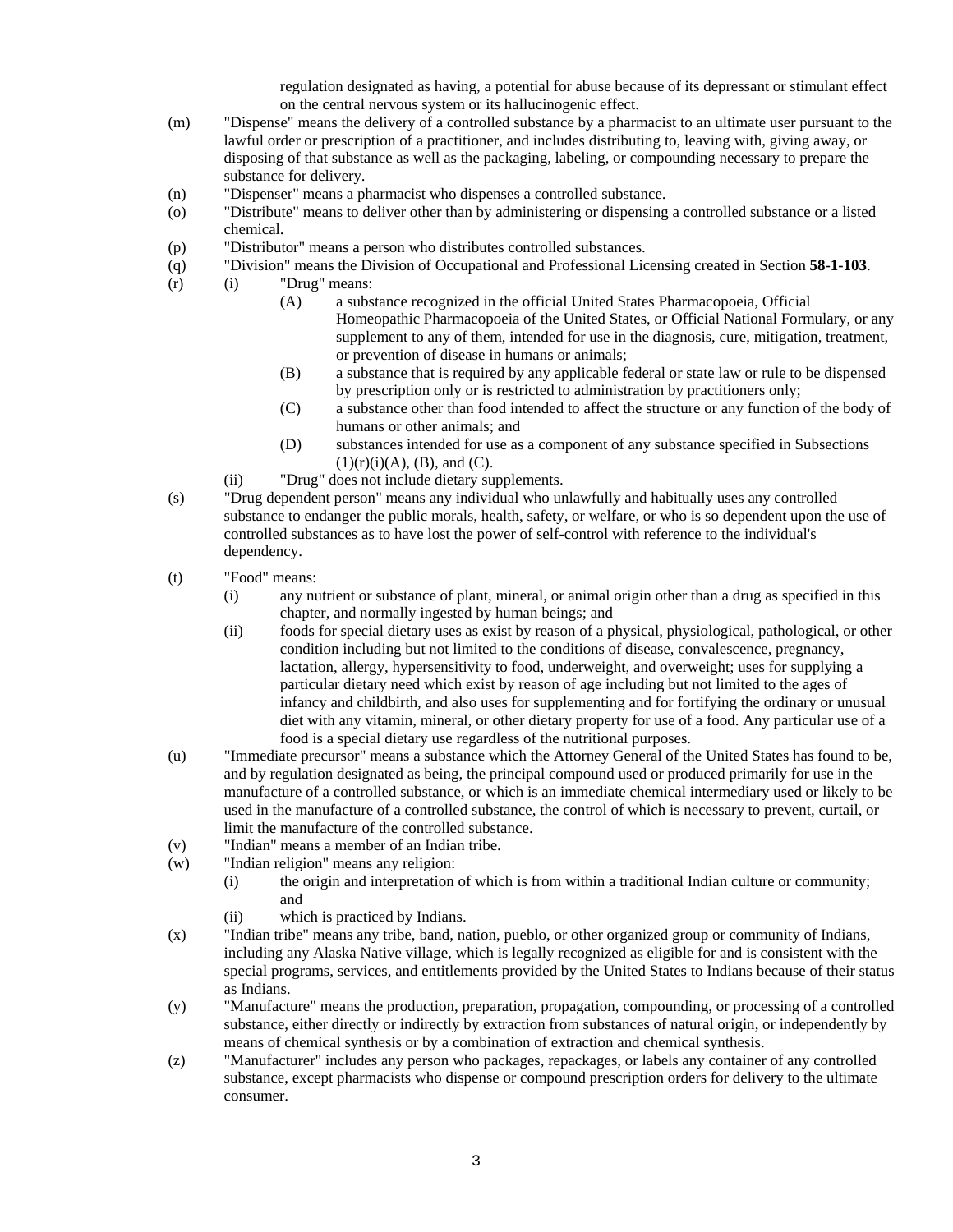- (aa) "Marijuana" means all species of the genus cannabis and all parts of the genus, whether growing or not; the seeds of it; the resin extracted from any part of the plant; and every compound, manufacture, salt, derivative, mixture, or preparation of the plant, its seeds, or resin. The term does not include the mature stalks of the plant, fiber produced from the stalks, oil or cake made from the seeds of the plant, any other compound, manufacture, salt, derivative, mixture, or preparation of the mature stalks, except the resin extracted from them, fiber, oil or cake, or the sterilized seed of the plant which is incapable of germination. Any synthetic equivalents of the substances contained in the plant cannabis sativa or any other species of the genus cannabis which are chemically indistinguishable and pharmacologically active are also included.
- (bb) "Money" means officially issued coin and currency of the United States or any foreign country.
- (cc) "Narcotic drug" means any of the following, whether produced directly or indirectly by extraction from substances of vegetable origin, or independently by means of chemical synthesis, or by a combination of extraction and chemical synthesis:
	- (i) opium, coca leaves, and opiates;
	- (ii) a compound, manufacture, salt, derivative, or preparation of opium, coca leaves, or opiates;
	- (iii) opium poppy and poppy straw; or
	- (iv) a substance, and any compound, manufacture, salt, derivative, or preparation of the substance, which is chemically identical with any of the substances referred to in Subsection  $(1)(cc)(i)$ , (ii), or (iii), except narcotic drug does not include decocainized coca leaves or extracts of coca leaves which do not contain cocaine or ecgonine.
- (dd) "Negotiable instrument" means documents, containing an unconditional promise to pay a sum of money, which are legally transferable to another party by endorsement or delivery.
- (ee) "Opiate" means any drug or other substance having an addiction-forming or addiction-sustaining liability similar to morphine or being capable of conversion into a drug having addiction-forming or addictionsustaining liability.
- (ff) "Opium poppy" means the plant of the species papaver somniferum L., except the seeds of the plant.
- (gg) "Person" means any corporation, association, partnership, trust, other institution or entity or one or more individuals.
- (hh) "Poppy straw" means all parts, except the seeds, of the opium poppy, after mowing.
- (ii) "Possession" or "use" means the joint or individual ownership, control, occupancy, holding, retaining, belonging, maintaining, or the application, inhalation, swallowing, injection, or consumption, as distinguished from distribution, of controlled substances and includes individual, joint, or group possession or use of controlled substances. For a person to be a possessor or user of a controlled substance, it is not required that the person be shown to have individually possessed, used, or controlled the substance, but it is sufficient if it is shown that the person jointly participated with one or more persons in the use, possession, or control of any substances with knowledge that the activity was occurring, or the controlled substance is found in a place or under circumstances indicating that the person had the ability and the intent to exercise dominion and control over it.
- (jj) "Practitioner" means a physician, dentist, naturopathic physician, veterinarian, pharmacist, scientific investigator, pharmacy, hospital, or other person licensed, registered, or otherwise permitted to distribute, dispense, conduct research with respect to, administer, or use in teaching or chemical analysis a controlled substance in the course of professional practice or research in this state.
- (kk) "Prescribe" means to issue a prescription:
	- (i) orally or in writing; or
	- (ii) by telephone, facsimile transmission, computer, or other electronic means of communication as defined by division rule.
- (ll) "Prescription" means an order issued:
	- (i) by a licensed practitioner, in the course of that practitioner's professional practice or by collaborative pharmacy practice agreement; and
	- (ii) for a controlled substance or other prescription drug or device for use by a patient or an animal.
- (mm) "Production" means the manufacture, planting, cultivation, growing, or harvesting of a controlled substance.
- (nn) "Securities" means any stocks, bonds, notes, or other evidences of debt or of property.
- (oo) "State" means the state of Utah.
- (pp) "Ultimate user" means any person who lawfully possesses a controlled substance for the person's own use, for the use of a member of the person's household, or for administration to an animal owned by the person or a member of the person's household.
- (2) If a term used in this chapter is not defined, the definition and terms of Title 76, Utah Criminal Code, shall apply.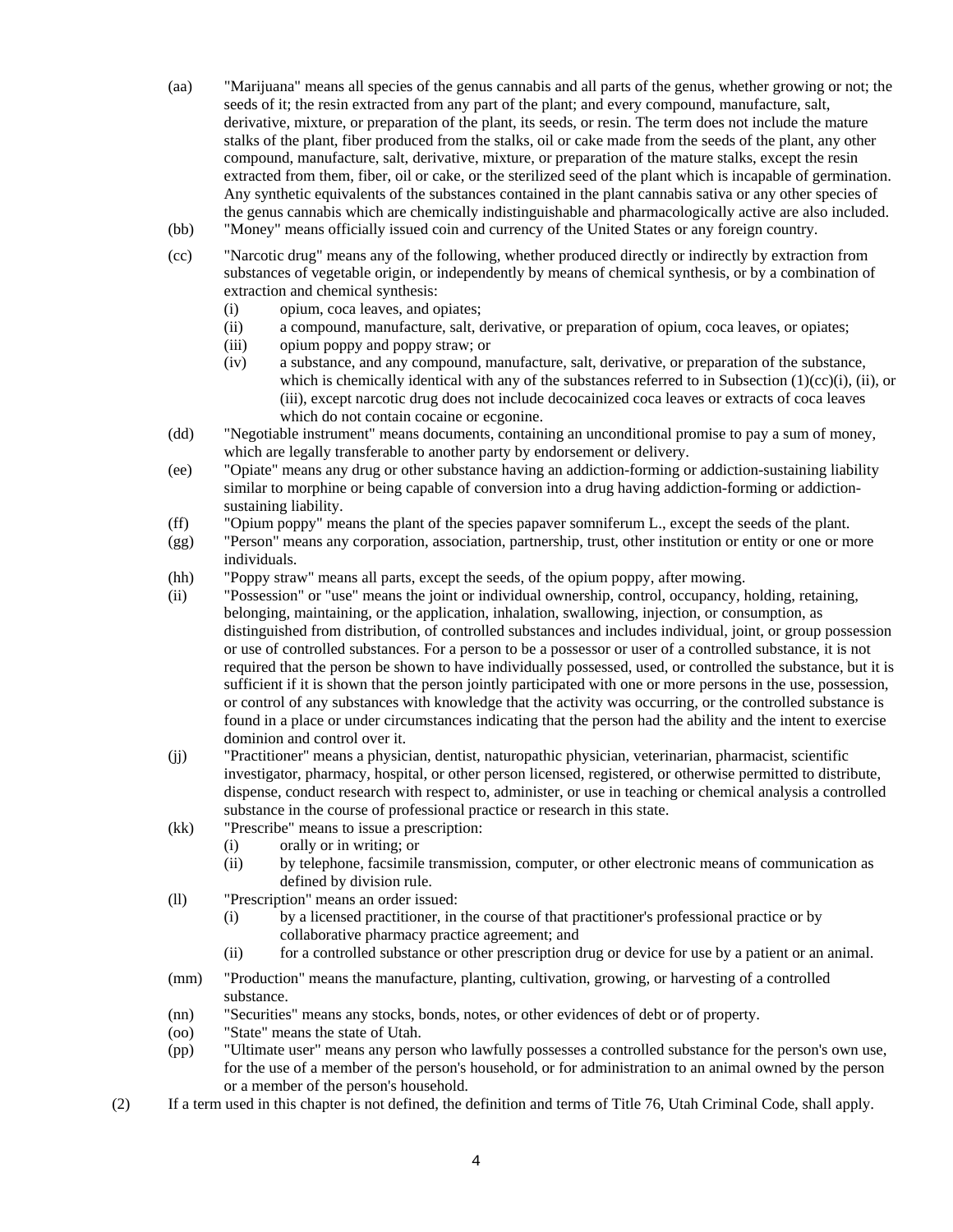# **58-37-2.5. Restricted applicability.**

This chapter does not restrict the sale and use of herbs, herbal products, or food supplements that are not scheduled in this chapter as controlled substances.

#### **58-37-3. Substances which are controlled.**

- (1) All substances listed in Section 58-37-4 or 58-37-4.2 are controlled.
- (2) All substances listed in the Federal Controlled Substances Act, Title II, P.L. 91-513, are controlled.

#### **58-37-4. Schedules of controlled substances - Schedules I through V - Findings required - Specific substances included in schedules.**

- (1) There are established five schedules of controlled substances known as Schedules I, II, III, IV, and V which consist of substances listed in this section.
- (2) Schedules I, II, III, IV, and V consist of the following drugs or other substances by the official name, common or usual name, chemical name or brand name designated:
	- (a) Schedule I:
		- (i) Unless specifically excepted or unless listed in another schedule, any of the following opiates, including their isomer, esters, ethers, salts, and salts of isomers, esters, and ethers, when the existence of the isomers, esters, ethers, and salts is possible within the specific chemical designation:
			- (A) Acetyl-alpha-methylfentanyl (N-[1-(1-methyl-2-phenethyl)-4-piperidinyl]-Nphenylacetamide);
			- (B) Acetylmethadol;
			- (C) Allylprodine;
			- (D) Alphacetylmethadol, except levo-alphacetylmethadol also known as levo-alphaacetylmethadol, levomethadyl acetate, or LAAM;
			- (E) Alphameprodine;
			- (F) Alphamethadol;
			- (G) Alpha-methylfentanyl (N-[1-(alpha-methyl-beta-phenyl)ethyl-4-piperidyl] propionanilide; 1-(1-methyl-2-phenylethyl)-4-(N-propanilido piperidine);
			- (H) Alpha-methylthiofentanyl (N-[1-methyl-2-(2-thienyl)ethyl-4-piperidinyl]-Nphenylpropanamide)
			- (I) Benzylpiperazine:
			- (J) Benzethidine;
			- (K) Betacetylmethadol;
			- (L) Beta-hydroxyfentanyl (N-[1-(2-hydroxy-2-phenethyl)-4-piperidinyl}-Npheylpropanamide);
			- (M) Beta-hydroxy-3-methylfentanyl, other name: N-[1-(2-hydroxy-2-phenethyl)-3-methyl-4 piperidinyl]-N-phenylpropanamide;
			- (N) Betameprodine;
			- (O) Betamethadol;
			- (P) Betaprodine;
			- (Q) Clonitazene;
			- (R) Dextromoramide;
			- (S) Diampromide;
			- (T) Diethylthiambutene;
			- (U) Difenoxin;
			- (V) Dimenoxadol;
			- (W) Dimepheptanol;
			- (X) Dimethylthiambutene;
			- (Y) Dioxaphetyl butyrate;
			- (Z) Dipipanone;
			- (AA) Ethylmethylthiambutene;
			- (BB) Etonitazene;
			- (CC) Etoxeridine;
			- (DD) Furethidine;
			- (EE) Hydroxypethidine;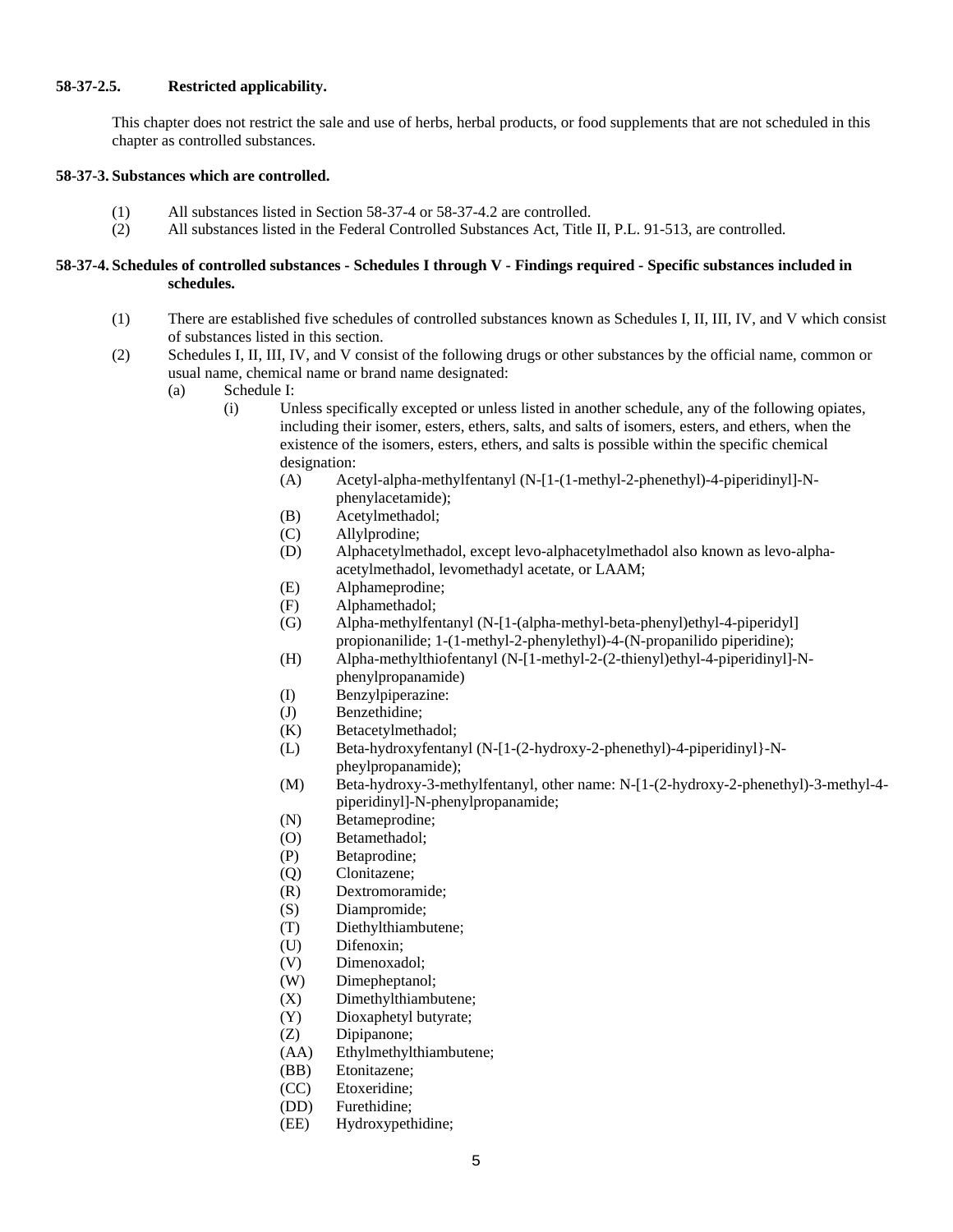- (FF) Ketobemidone;
- (GG) Levomoramide;
- (HH) Levophenacylmorphan;
- (II) Morpheridine;
- (JJ) MPPP (1-methyl-4-phenyl-4-propionoxypiperidine)
- (KK) Noracymethadol;
- (LL) Norlevorphanol;
- (MM) Normethadone;
- (NN) Norpipanone;
- (OO) Para-fluorofentanyl (N-(4-fluorophenyl)-N-[1-(2-phenethyl)-4-piperidinyl] propanamide;
- (PP) PEPAP (1-(-2-phenethyl)-4-phenyl-4-acetoxypiperidine);
- (QQ) Phenadoxone;
- (RR) Phenampromide;
- (SS) Phenomorphan;
- (TT) Phenoperidine;
- (UU) Piritramide;
- (VV) Proheptazine;
- (WW) Properidine;
- (XX) Propiram;
- (YY) Racemoramide;
- (ZZ) Thiofentanyl (N-phenyl-N-[1-(2-thienyl)ethyl-4-piperidinyl]-propanamide;
- (AAA) Tilidine;
- (BBB) Trimeperidine;
- (CCC) 3-methylfentanyl, including the optical and geometic isomers (N-[3-methyl-1-(2 phenylethyl)-4-piperidyl]-N-phenylpropanamide); and
- (DDD) 3-methylthiofentanyl (N-[(3-methyl-1-(2-thienyl)ethyl-4-piperidinyl]- N\phenylpropanamide).
- (ii) Unless specifically excepted or unless listed in another schedule, any of the following opium derivatives, their salts, isomers, and salts of isomers when the existence of the salts, isomers, and salts of isomers is possible within the specific chemical designation.
	- (A) Acetorphine;
	- (B) Acetyldihydrocodeine;
	- (C) Benzylmorphine;
	- (D) Codeine methylbromide;
	- (E) Codeine-N-Oxide;
	- (F) Cyprenorphine;
	- (G) Desomorphine;
	- (H) Dihydromorphine;
	- (I) Drotebanol;
	- (J) Etorphine (except hydrochloride salt);
	- (K) Heroin;
	- (L) Hydromorphinol;
	- (M) Methyldesorphine;
	- (N) Methylhydromorphine;
	- (O) Morphine methylbromide;
	- (P) Morphine methylsulfonate;
	- (Q) Morphine-N-Oxide;
	- (R) Myrophine;
	- (S) Nicocodeine;
	- (T) Nicomorphine;
	- (U) Normorphine;
	- (V) Pholcodine; and
	- (W) Thebacon.
- (iii) Unless specifically excepted or unless listed in another schedule, any material, compound, mixture, or preparation, which contains any quantity of the following hallucinogenic substances, or which contains any of their salts, isomers, and salts of isomers when the existence of the salts, isomers, and salts of isomers is possible within the specific chemical designation; as used in this Subsection (2)(iii) only, "isomer" includes the optical, position and geometric isomers: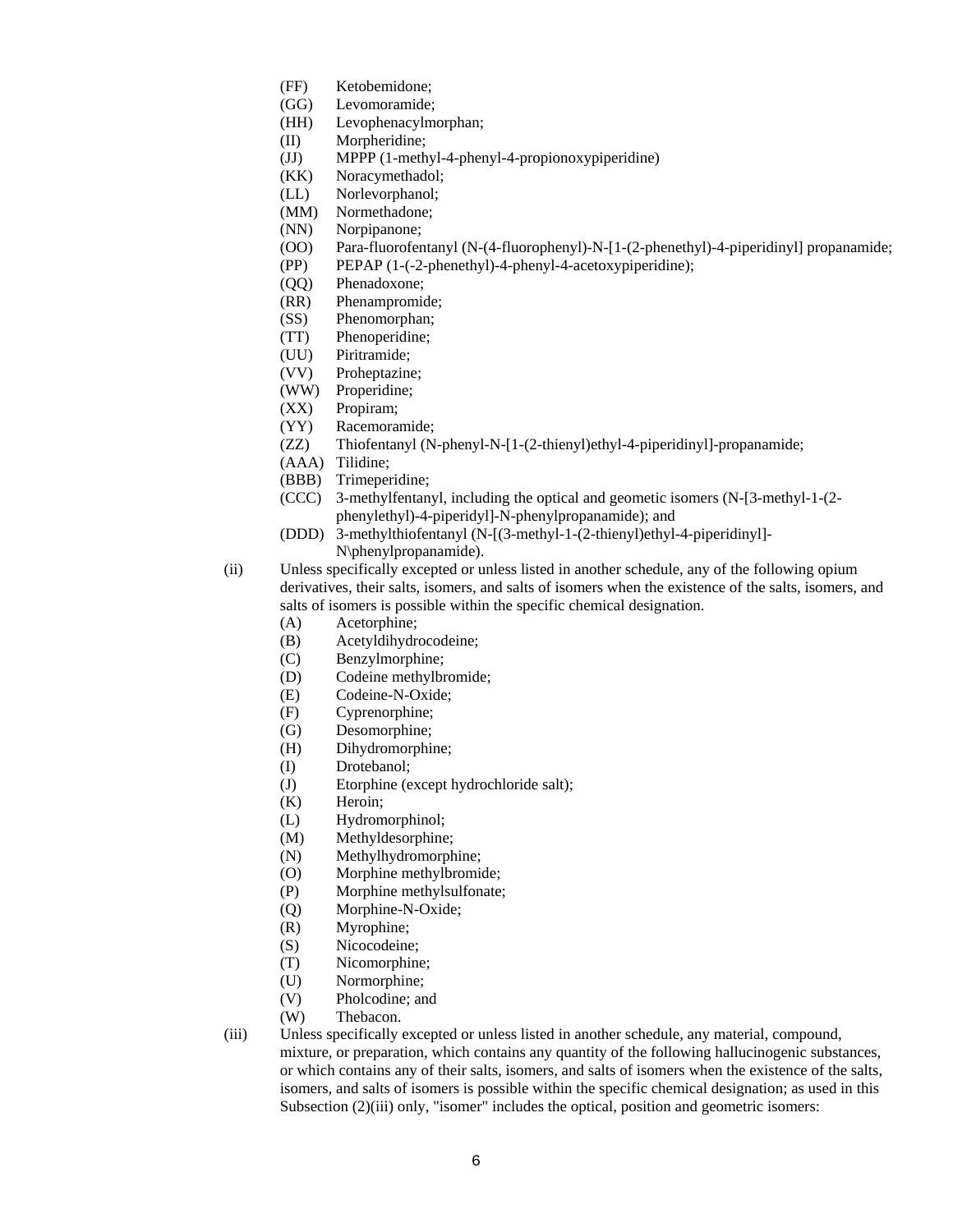- (A) Alpha-ethyltryptamine, some trade or other names: etryptamine; Monase; -ethyl-1Hindole-3-ethanamine; 3-(2-aminobutyl) indole; -ET; and AET;
- (B) 4-bromo-2,5-dimethoxy-amphetamine, some trade or other names: 4-bromo-2,5 dimethoxy--methylphenethylamine; 4-bromo-2,5-DMA;
- (C) 4-bromo-2,5-dimethoxyphenethylamine, some trade or other names: 2-(4-bromo-2,5 dimethoxyphenyl)-1-aminoethane; alpha-desmethyl DOB; 2C-B, Nexus;
- (D) 2,5-dimethoxyamphetamine, some trade or other names: 2,5-dimethoxy- methylphenethylamine; 2,5-DMA;
- (E) 2,5-dimethoxy-4-ethylamphetamine, some trade or other names: DOET;
- (F) 4-methoxyamphetamine, some trade or other names: 4-methoxy--methylphenethylamine; paramethoxyamphetamine, PMA;
- (G) 5-methoxy-3,4-methylenedioxyamphetamine;
- (H) 4-methyl-2,5-dimethoxy-amphetamine, some trade and other names: 4-methyl-2,5 dimethoxy--methylphenethylamine; "DOM"; and "STP";
- (J) 3,4-methylenedioxymethamphetamine (MDMA);
- (K) 3,4-methylenedioxy-N-ethylamphetamine, also known as N-ethyl-alpha-methyl-3,4(methylenedioxy)phenethylamine, N-ethyl MDA, MDE, MDEA;
- (L) N-hydroxy-3,4-methylenedioxyamphetamine, also known as N-hydroxy-alpha-methyl-3,4(methylenedioxy)phenethylamine, and N-hydroxy MDA;
- (M) 3,4,5-trimethoxy amphetamine;
- (N) Bufotenine, some trade and other names: 3-(-Dimethylaminoethyl)-5-hydroxyindole; 3- (2-dimethylaminoethyl)-5-indolol; N,N-dimethylserotonin; 5-hydroxy-N,Ndimethyltryptamine; mappine;
- (O) Diethyltryptamine, some trade and other names: N,N-Diethyltryptamine; DET;
- (P) Dimethyltryptamine, some trade or other names: DMT;
- (Q) Ibogaine, some trade and other names: 7-Ethyl-6,6,7,8,9,10,12,13-octahydro-2-methoxy-6,9-methano-5H-pyrido [1', 2':1,2] azepino [5,4-b] indole; Tabernanthe iboga;
- (R) Lysergic acid diethylamide;
- (S) Marijuana;
- (T) Mescaline;
- (U) Parahexyl, some trade or other names: 3-Hexyl-1-hydroxy-7,8,9,10-tetrahydro-6,6,9 trimethyl-6H-dibenzo[b,d]pyran; Synhexyl;
- (V) Peyote, meaning all parts of the plant presently classified botanically as Lophophora williamsii Lemaire, whether growing or not, the seeds thereof, any extract from any part of such plant, and every compound, manufacture, salts, derivative, mixture, or preparation of such plant, its seeds or extracts (Interprets 21 USC 812(c), Schedule I(c)  $(12)$ ;
- (W) N-ethyl-3-piperidyl benzilate;
- (X) N-methyl-3-piperidyl benzilate;
- (Y) Psilocybin;
- (Z) Psilocyn;
- (AA) Tetrahydrocannabinols, naturally contained in a plant of the genus Cannabis (cannabis plant), as well as synthetic equivalents of the substances contained in the plant, or in the resinous extractives of Cannabis, sp. and/or synthetic substances, derivatives, and their isomers with similar chemical structure and pharmacological activity to those substances contained in the plant, such as the following: 1 cis or trans tetrahydrocannabinol, and their optical isomers 6 cis or trans tetrahydrocannabinol, and their optical isomers 3,4 cis or trans tetrahydrocannabinol, and its optical isomers, and since nomenclature of these substances is not internationally standardized, compounds of these structures, regardless of numerical designation of atomic positions covered;
- (BB) Ethylamine analog of phencyclidine, some trade or other names: N-ethyl-1 phenylcyclohexylamine, (1-phenylcyclohexyl)ethylamine, N-(1 phenylcyclohexyl)ethylamine, cyclohexamine, PCE;
- (CC) Pyrrolidine analog of phencyclidine, some trade or other names: 1-(1-phenylcyclohexyl) pyrrolidine, PCPy, PHP;
- (DD) Thiophene analog of phencyclidine, some trade or other names: 1-[1-(2-thienyl) cyclohexyl]-piperidine, 2-thienylanalog of phencyclidine, TPCP, TCP; and
- (EE) 1-[1-(2-thienyl)cyclohexyl]pyrrolidine, some other names: TCPy.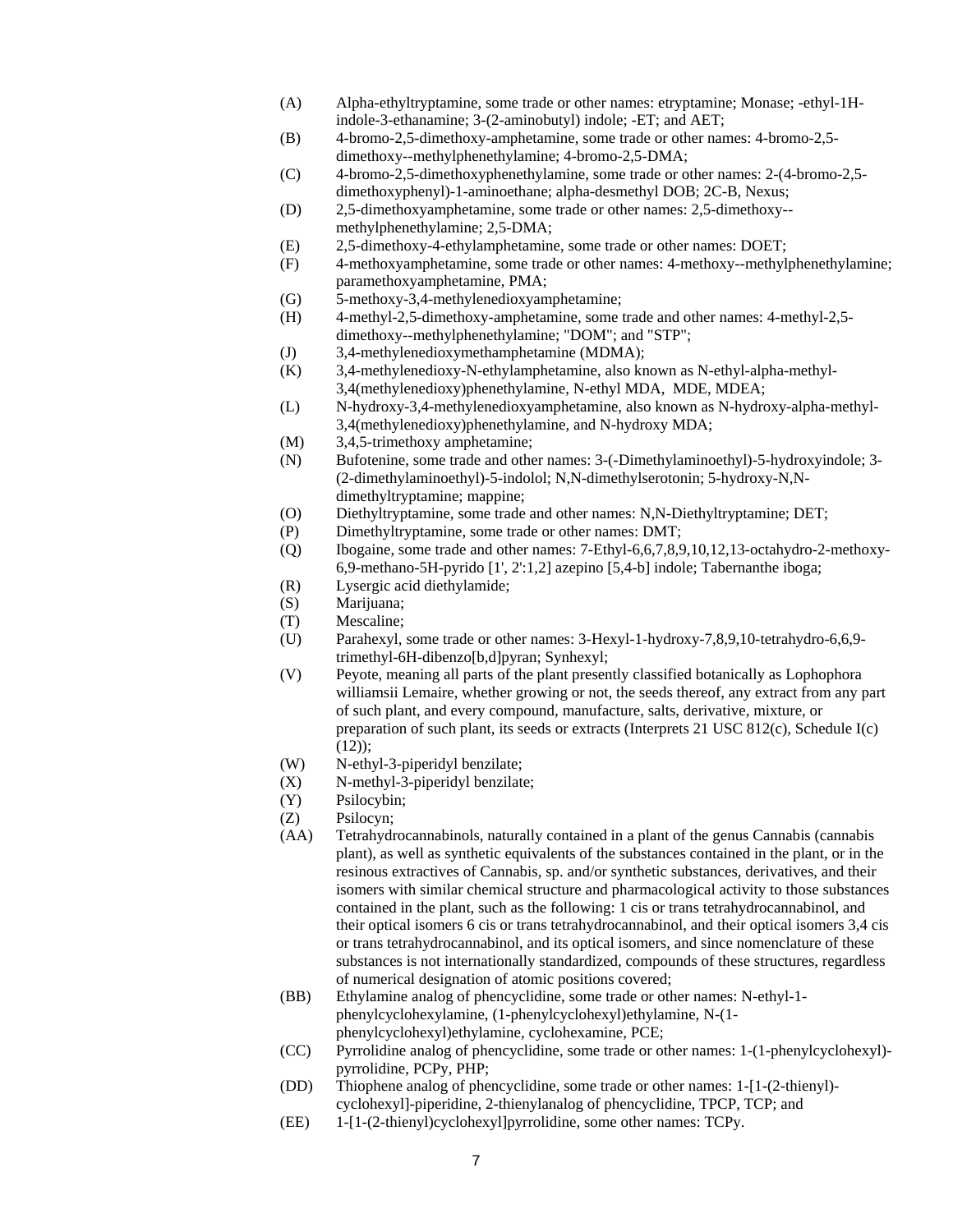- (iv) Unless specifically excepted or unless listed in another schedule, any material compound, mixture, or preparation which contains any quantity of the following substances having a depressant effect on the central nervous system, including its salts, isomers, and salts of isomers when the existence of the salts, isomers, and salts of isomers is possible within the specific chemical designation:
	- (A) Mecloqualone; and
	- (B) Methaqualone.
- (v) Any material, compound, mixture, or preparation containing any quantity of the following substances having a stimulant effect on the central nervous system, including their salts, isomers, and salts of isomers:
	- (A) Aminorex, some other names: aminoxaphen; 2-amino-5-phenyl-2-oxazoline; or 4,5 dihydro-5-phenly-2-oxazolamine;
	- (B) Cathinone, some trade or other names: 2-amino-1-phenyl-1-propanone, alphaaminopropiophenone, 2-aminopropiophenone, and norephedrone;
	- (C) Fenethylline;
	- (D) Methcathinone, some other names: 2-(methylamino)-propiophenone; alpha- (methylamino)propiophenone; 2-(methylamino)-1-phenylpropan-1-one; alpha-Nmethylaminopropiophenone; monomethylpropion; ephedrone; N-methylcathinone; methylcathinone; AL-464; AL-422; AL-463 and UR1432, its salts, optical isomers, and salts of optical isomers;
	- (E) (+)cis-4-methylaminorex ((+)cis-4,5-dihydro-4-methyl-5-phenyl-2-oxazolamine);
	- (F) N-ethylamphetamine; and
	- (G) N,N-dimethylamphetamine, also known as N,N-alpha-trimethyl-benzeneethanamine; N,N-alpha-trimethylphenethylamine.
- (vi) Any material, compound, mixture, or preparation which contains any quantity of the following substances, including their optical isomers, salts, and salts of isomers, subject to temporary emergency scheduling:
	- (A) N-[1-benzyl-4-piperidyl]-N-phenylpropanamide (benzylfentanyl); and
	- (B) N-[1- (2-thienyl)methyl-4-piperidyl]-N-phenylpropanamide (thenylfentanyl).
- (vii) Unless specifically excepted or unless listed in another schedule, any material, compound, mixture, or preparation which contains any quantity of gamma hydroxy butyrate (gamma hydrobutyric acid), including its salts, isomers, and salts of isomers.
- (b) Schedule II:
	- (i) Unless specifically excepted or unless listed in another schedule, any of the following substances whether produced directly or indirectly by extraction from substances of vegetable origin, or independently by means of chemical synthesis, or by a combination of extraction and chemical synthesis:
		- (A) Opium and opiate, and any salt, compound, derivative, or preparation of opium or opiate, excluding apomorphine, dextrorphan, nalbuphine, nalmefene, naloxone, and naltrexone, and their respective salts, but including:
			- (I) Raw opium;
			- (II) Opium extracts;
			- (III) Opium fluid;
			- (IV) Powdered opium;
			- (V) Granulated opium;
			- (VI) Tincture of opium;
			- (VII) Codeine;
			- (VIII)Ethylmorphine;
			- (IX) Etorphine hydrochloride;
			- (X) Hydrocodone;
			- (XI) Hydromorphone;
			- (XII) Metopon;
			- (XIII)Morphine;
			- (XIV) Oxycodone;
			- (XV) Oxymorphone; and
			- (XVI) Thebaine;
		- (B) Any salt, compound, derivative, or preparation which is chemically equivalent or identical with any of the substances referred to in Subsection  $(2)(b)(i)(A)$ , except that these substances may not include the isoquinoline alkaloids of opium;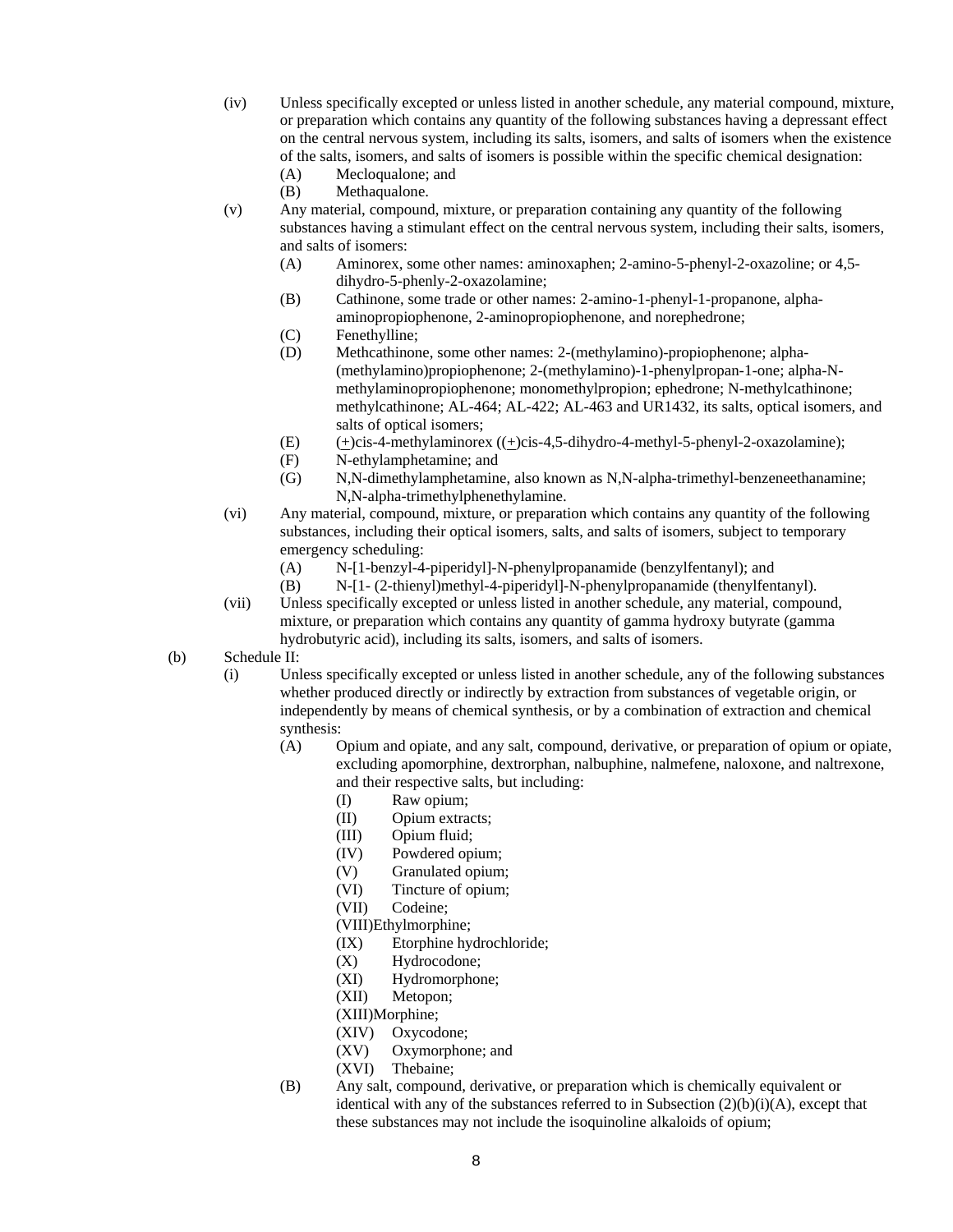- (C) Opium poppy and poppy straw;
- (D) Coca leaves and any salt, compound, derivative, or preparation of coca leaves, and any salt, compound, derivative, or preparation which is chemically equivalent or identical with any of these substances, and includes cocaine and ecgonine, their salts, isomers, derivatives, and salts of isomers and derivatives, whether derived from the coca plant or synthetically produced, except the substances may not include decocainized coca leaves or extraction of coca leaves, which extractions do not contain cocaine or ecgonine; and
- (E) Concentrate of poppy straw, which means the crude extract of poppy straw in either liquid, solid, or powder form which contains the phenanthrene alkaloids of the opium poppy.
- (ii) Unless specifically excepted or unless listed in another schedule, any of the following opiates, including their isomers, esters, ethers, salts, and salts of isomers, esters, and ethers, when the existence of the isomers, esters, ethers, and salts is possible within the specific chemical designation, except dextrorphan and levopropoxyphene:
	- (A) Alfentanil;
	- (B) Alphaprodine;
	- (C) Anileridine;
	- (D) Bezitramide;
	- (E) Bulk dextropropoxyphene (nondosage forms);
	- (F) Carfentanil;
	- (G) Dihydrocodeine;
	- (H) Diphenoxylate;
	- (I) Fentanyl;
	- (J) Isomethadone;
	- (K) Levo-alphacetylmethadol, some other names: levo-alpha-acetylmethadol, levomethadyl acetate, or LAAM;
	- (L) Levomethorphan;
	- (M) Levorphanol;
	- (N) Metazocine;
	- (O) Methadone;
	- (P) Methadone-Intermediate, 4-cyano-2-dimethylamino-4, 4-diphenyl butane;
	- (Q) Moramide-Intermediate, 2-methyl-3-morpholino-1, 1-diphenylpropane-carboxylic acid;
	- (R) Pethidine (meperidine);
	- (S) Pethidine-Intermediate-A, 4-cyano-1-methyl-4-phenylpiperidine;
	- (T) Pethidine-Intermediate-B, ethyl-4-phenylpiperidine-4-carboxylate;
	- (U) Pethidine-Intermediate-C, 1-methyl-4-phenylpiperidine-4-carboxylic acid;
	- (V) Phenazocine;
	- (W) Piminodine;
	- (X) Racemethorphan;
	- (Y) Racemorphan;
	- (Z) Remifentanil; and
	- (AA) Sufentanil.
- (iii) Unless specifically excepted or unless listed in another schedule, any material, compound, mixture, or preparation which contains any quantity of the following substances having a stimulant effect on the central nervous system:
	- (A) Amphetamine, its salts, optical isomers, and salts of its optical isomers;
	- (B) Methamphetamine, its salts, isomers, and salts of its isomers;
	- (C) Phenmetrazine and its salts; and
	- (D) Methylphenidate.
- (iv) Unless specifically excepted or unless listed in another schedule, any material, compound, mixture, or preparation which contains any quantity of the following substances having a depressant effect on the central nervous system, including its salts, isomers, and salts of isomers when the existence of the salts, isomers, and salts of isomers is possible within the specific chemical designation:
	- (A) Amobarbital;
	- (B) Glutethimide;
	- (C) Pentobarbital;
	- (D) Phencyclidine;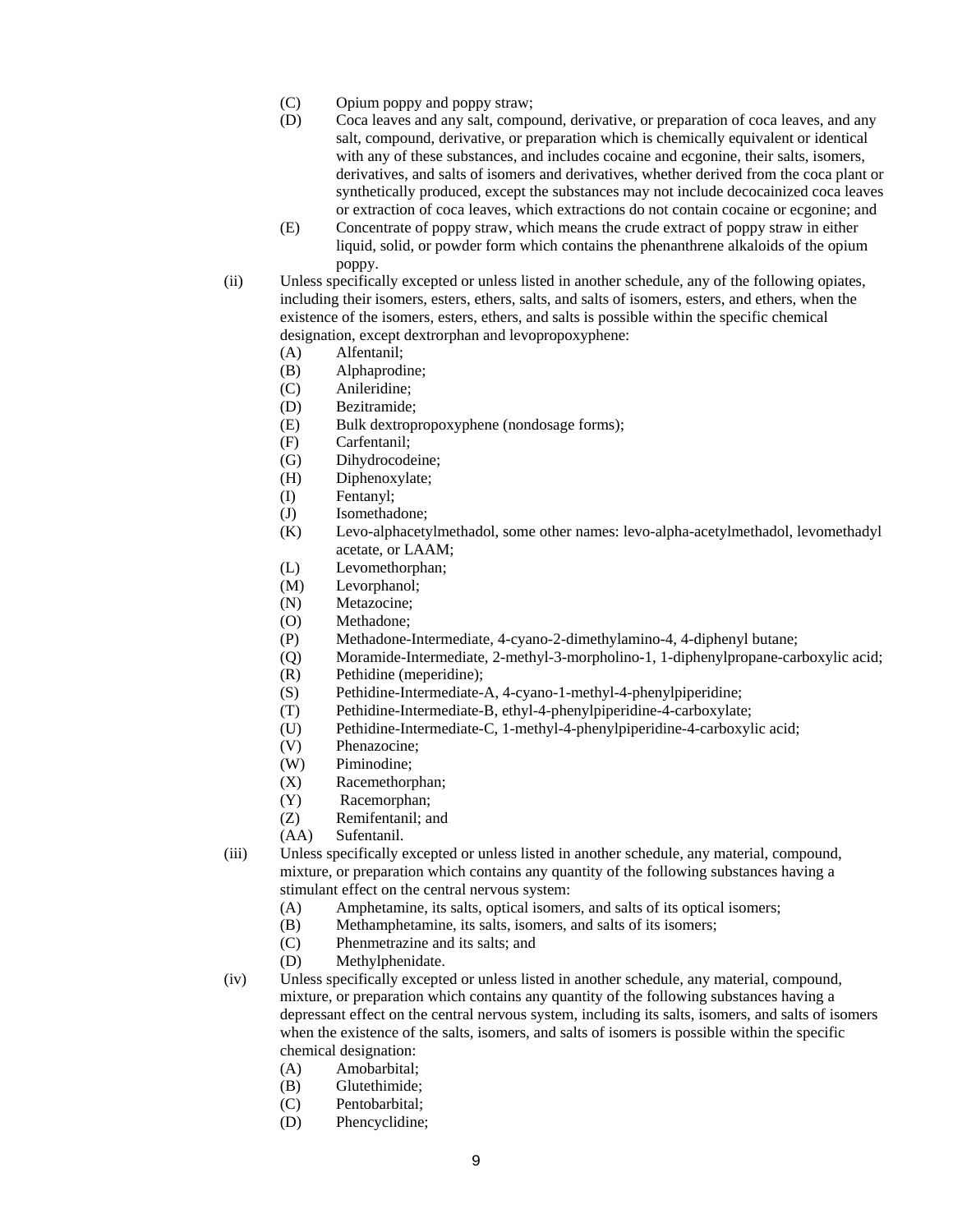- (E) Phencyclidine immediate precursors: 1-phenylcyclohexylamine and 1 piperidinocyclohexanecarbonitrile (PCC); and
- (F) Secobarbital.
- (v) Unless specifically excepted or unless listed in another schedule, any material, compound, mixture, or preparation which contains any quantity of Phenylacetone. Some of these substances may be known by trade or other names: phenyl-2-propanone, P2P; benzyl methyl ketone, methyl benzyl ketone.
- (vi) Nabilone, another name for nabilone: (+)-trans-3-(1,1-dimethylheptyl)-6,6a,7,8,10,10a-hexahydro-1-hydroxy-6, 6-dimethyl-9H-dibenzo[b,d]pyran-9-one.
- (c) Schedule III:
	- (i) Unless specifically excepted or unless listed in another schedule, any material, compound, mixture, or preparation which contains any quantity of the following substances having a stimulant effect on the central nervous system, including its salts, isomers whether optical, position, or geometric, and salts of the isomers when the existence of the salts, isomers, and salts of isomers is possible within the specific chemical designation:
		- (A) Those compounds, mixtures, or preparations in dosage unit form containing any stimulant substances listed in Schedule II, which compounds, mixtures, or preparations were listed on August 25, 1971, as excepted compounds under Section 1308.32 of Title 21 of the Code of Federal Regulations, and any other drug of the quantitive composition shown in that list for those drugs or which is the same except that it contains a lesser quantity of controlled substances;
		- (B) Benzphetamine;
		- (C) Chlorphentermine;
		- (D) Clortermine; and
		- (E) Phendimetrazine.
	- (ii) Unless specifically excepted or unless listed in another schedule, any material, compound, mixture, or preparation which contains any quantity of the following substances having a depressant effect on the central nervous system:
		- (A) Any compound, mixture, or preparation containing amobarbital, secobarbital, pentobarbital, or any salt of any of them, and one or more other active medicinal ingredients which are not listed in any schedule;
		- (B) Any suppository dosage form containing amobarbital, secobarbital, or pentobarbital, or any salt of any of these drugs which is approved by the Food and Drug Administration for marketing only as a suppository;
		- (C) Any substance which contains any quantity of a derivative of barbituric acid or any salt of any of them;
		- (D) Chlorhexadol;
		- (E) Buprenoprhone;
		- (F) Any drug product containing gamma hydroxybutyric acid, including its salts, isomers, and salts of isomers, for which an application is approved under the federal Food, Drug, and Cosmetic Act, Section 505;
		- (G) Ketamine, its salts, isomers, and salts of isomers, some other names for ketamine:  $\pm$ -2-(2chlorophenyl)-2-(methylamino)-cyclohexanone;
		- (H) Lysergic acid;
		- (I) Lysergic acid amide;
		- (J) Methyprylon;
		- (K) Sulfondiethylmethane;
		- (L) Sulfonethylmethane;
		- (M) Sulfonmethane; and
		- (N) Tiletamine and zolazepam or any of their salts, some trade or other names for a tiletamine-zolazepam combination product: Telazol, some trade or other names for tiletamine: 2-(ethylamino)-2-(2-thienyl)-cyclohexanone, some trade or other names for zolazepam: 4-(2-fluorophenyl)-6,8-dihydro-1,3,8-trimethylpyrazolo-[3,4-e] [1,4] diazepin-7(1H)-one, flupyrazapon.
	- (iii) Dronabinol (synthetic) in sesame oil and encapsulated in a soft gelatin capsule in a U.S. Food and Drug Administration approved drug product, some other names for dronabinol: (6aR-trans)-6a, 7, 8, 10a-tetrhydro-6, 6, 9-trimethyl-3-pentyl-6H-dibenzo[b,d]pyran-01-02, or (-)-delta-9-(trans) tetrahydrocannabinol.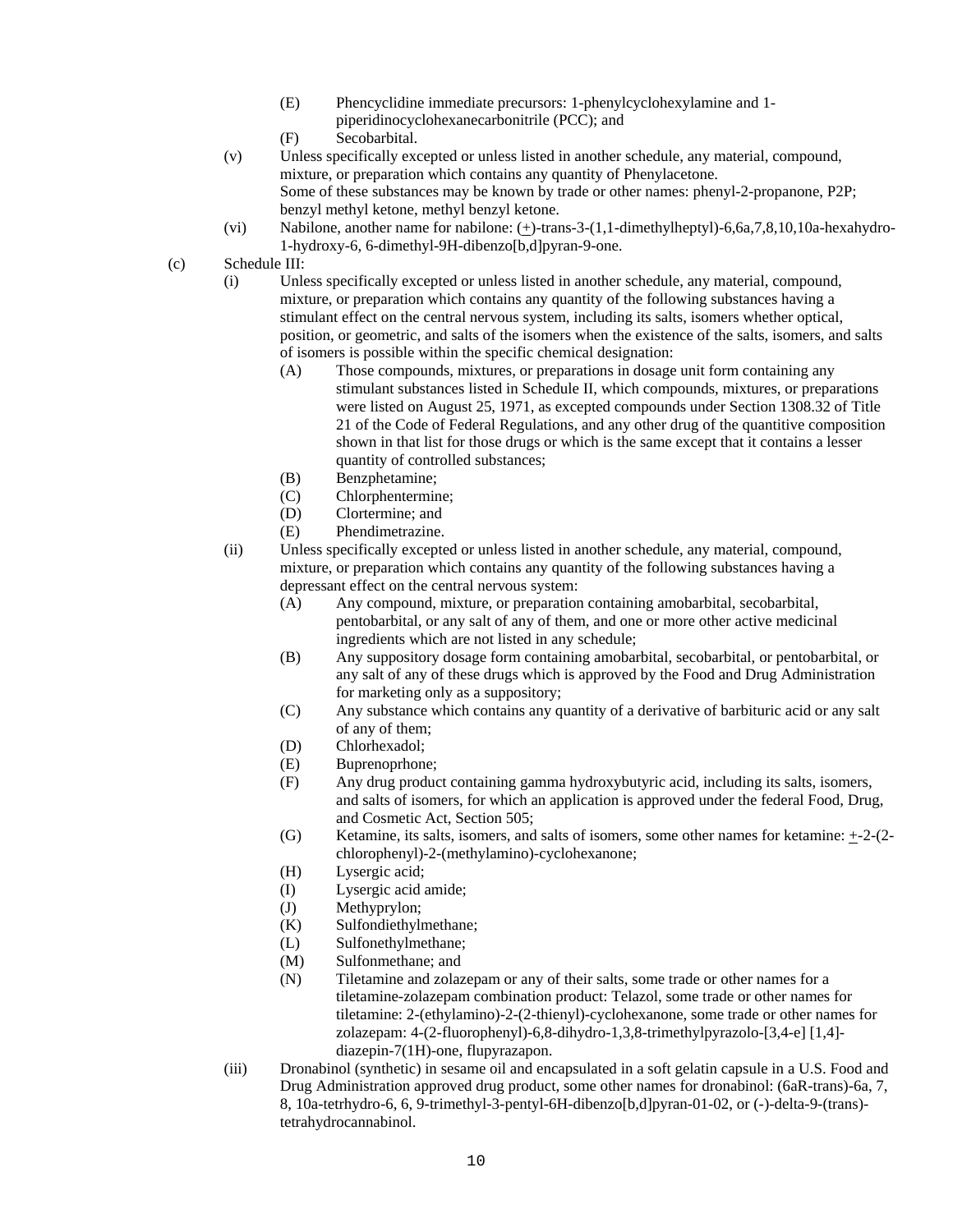- (iv) Nalorphine.
- (v) Unless specifically excepted or unless listed in another schedule, any material, compound, mixture, or preparation containing limited quantities of any of the following narcotic drugs, or their salts calculated as the free anhydrous base or alkaloid:
	- (A) Not more than 1.8 grams of codeine per 100 milliliters or not more than 90 milligrams per dosage unit, with an equal or greater quantity of an isoquinoline alkaloid of opium;
	- (B) Not more than 1.8 grams of codeine per 100 milliliters or not more than 90 milligrams per dosage unit, with one or more active non-narcotic ingredients in recognized therapeutic amounts;
	- (C) Not more than 300 milligrams of dihydrocodeinone per 100 milliliters or not more than 15 milligrams per dosage unit, with a fourfold or greater quantity of an isoquinoline alkaloid of opium;
	- (D) Not more than 300 milligrams of dihydrocodeinone per 100 milliliters or not more than 15 milligrams per dosage unit, with one or more active, non-narcotic ingredients in recognized therapeutic amounts;
	- (E) Not more than 1.8 grams of dihydrocodeine per 100 milliliters or not more than 90 milligrams per dosage unit, with one or more active non-narcotic ingredients in recognized therapeutic amounts;
	- (F) Not more than 300 milligrams of ethylmorphine per 100 milliliters or not more than 15 milligrams per dosage unit, with one or more active, non-narcotic ingredients in recognized therapeutic amounts;
	- (G) Not more than 500 milligrams of opium per 100 milliliters or per 100 grams, or not more than 25 milligrams per dosage unit, with one or more active, non-narcotic ingredients in recognized therapeutic amounts; and
	- (H) Not more than 50 milligrams of morphine per 100 milliliters or per 100 grams with one or more active, non-narcotic ingredients in recognized therapeutic amounts.
- (v) Unless specifically excepted or unless listed in another schedule, anabolic steroids including any of the following or any isomer, ester, salt, or derivative of the following that promotes muscle growth:
	- (A) Boldenone;
	- (B) Chlorotestosterone (4-chlortestosterone);
	- (C) Clostebol;
	- (D) Dehydrochlormethyltestosterone;
	- (E) Dihydrotestosterone (4-dihydrotestosterone);
	- (F) Drostanolone;
	- (G) Ethylestrenol;
	- (H) Fluoxymesterone;
	- (I) Formebulone (formebolone);
	- (J) Mesterolone;
	- (K) Methandienone;
	- (L) Methandranone;
	- (M) Methandriol;
	- (N) Methandrostenolone;
	- (O) Methenolone;
	- (P) Methyltestosterone;
	- (Q) Mibolerone;
	- (R) Nandrolone;
	- (S) Norethandrolone;
	- (T) Oxandrolone;
	- (U) Oxymesterone;
	- (V) Oxymetholone;
	- (W) Stanolone;
	- (X) Stanozolol;
	- (Y) Testolactone;
	- (Z) Testosterone; and
	- (AA) Trenbolone.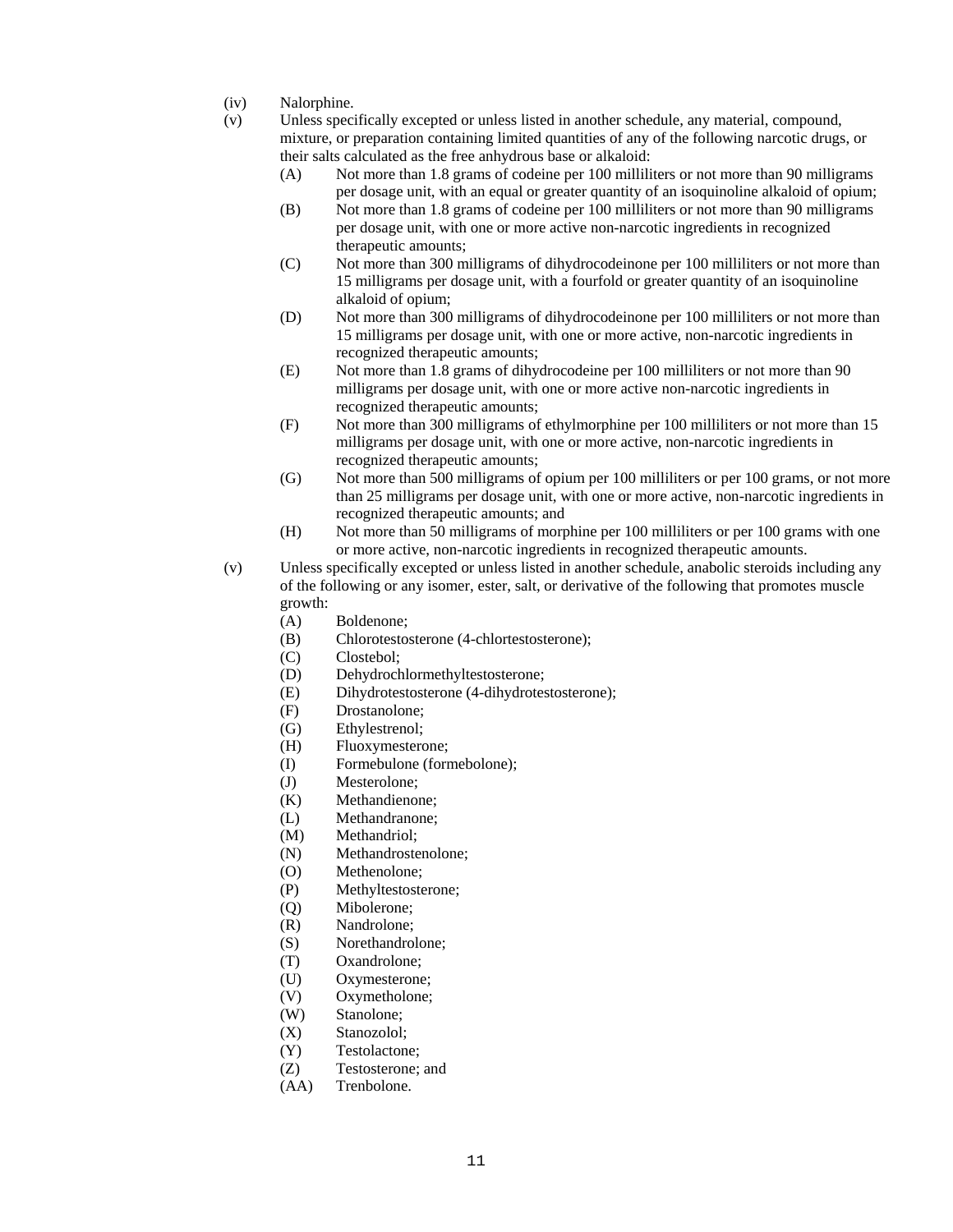Anabolic steroids expressly intended for administration through implants to cattle or other nonhuman species, and approved by the Secretary of Health and Human Services for use, may not be classified as a controlled substance.

- (d) Schedule IV:
	- (i) Unless specifically excepted or unless listed in another schedule, any material, compound, mixture, or preparation containing not more than 1 milligram of difenoxin and not less than 25 micrograms of atropine sulfate per dosage unit, or any salts of any of them;
	- (ii) Unless specifically excepted or unless listed in another schedule, any material, compound, mixture, or preparation which contains any quantity of the following substances, including its salts, isomers, and salts of isomers when the existence of the salts, isomers, and salts of isomers is possible within the specific chemical designation:
		- (A) Alprazolam;
		- (B) Barbital;
		- (C) Bromazepam;
		- (D) Butorphanol;
		- (E) Camazepam;
		- (F) Carisoprodol;
		- (G) Chloral betaine;
		- (H) Chloral hydrate;
		- (I) Chlordiazepoxide;
		- (J) Clobazam;
		- (K) Clonazepam;
		- (L) Clorazepate;
		- (M) Clotiazepam;
		- (N) Cloxazolam;
		- (O) Delorazepam;
		- (P) Diazepam;
		- (Q) Dichloralphenazone;
		- (R) Estazolam;
		- (S) Ethchlorvynol;
		- (T) Ethinamate;
		- (U) Ethyl loflazepate;
		- (V) Fludiazepam;
		- (W) Flunitrazepam;
		- (X) Flurazepam;
		- (Y) Halazepam;
		- (Z) Haloxazolam;
		- (AA) Ketazolam;
		- (BB) Loprazolam;
		- (CC) Lorazepam;
		- (DD) Lormetazepam;
		- (EE) Mebutamate;
		- (FF) Medazepam;
		- (GG) Meprobamate;
		- (HHG) Methohexital;
		- (II) Methylphenobarbital (mephobarbital);
		- (JJ) Midazolam;
		- (KK) Nimetazepam;
		- (LL) Nitrazepam;
		- (MM) Nordiazepam;
		- (NN) Oxazepam;
		- (OO) Oxazolam;
		- (PP) Paraldehyde;
		- (QQ) Pentazocine;
		- (RR) Petrichloral;
		- (SS) Phenobarbital;
		- (TT) Pinazepam;
		- (UU) Prazepam;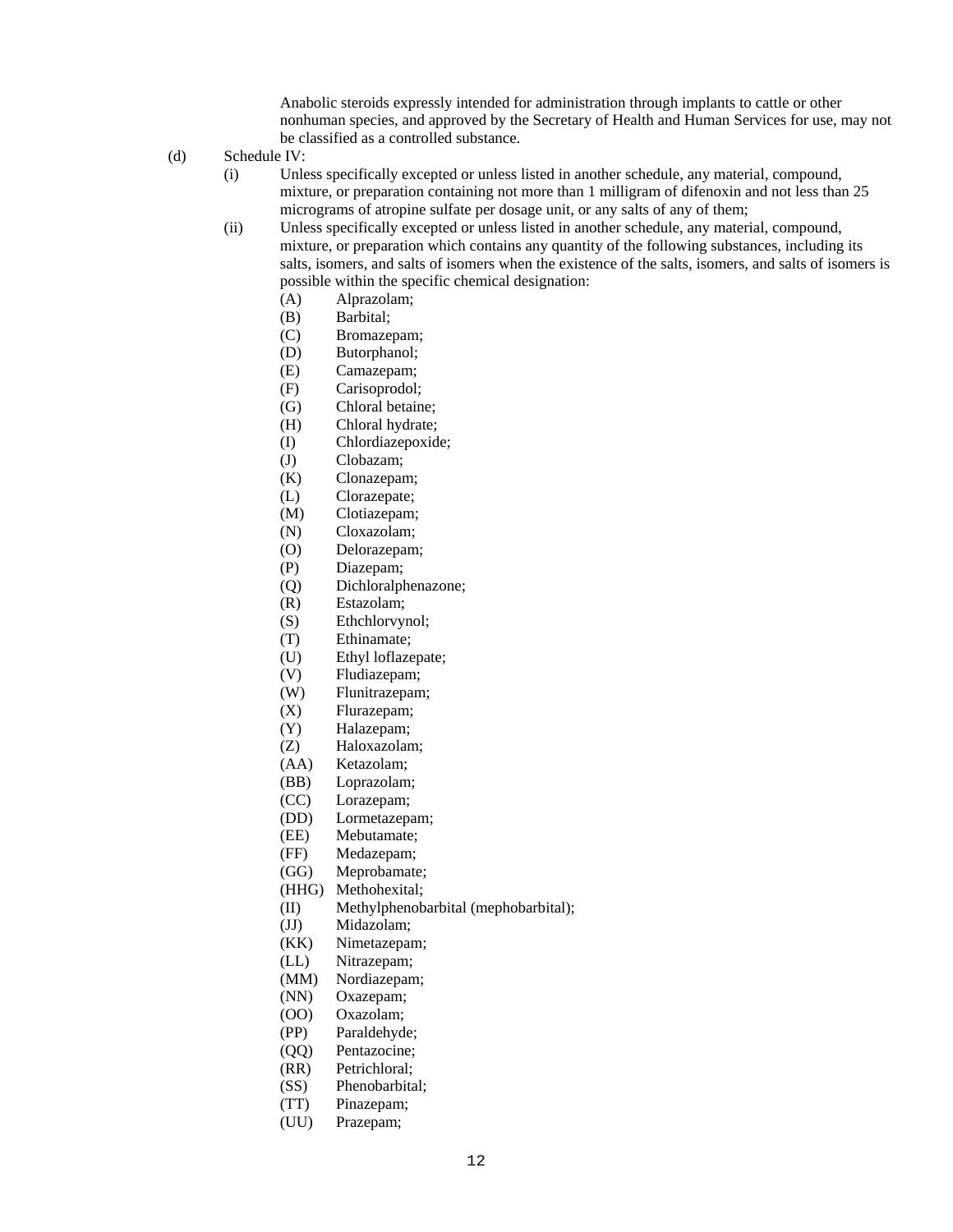- (VV) Quazepam;
- (WW) Temazepam;
- (XX) Tetrazepam;
- (YY) Triazolam;
- (ZZ) Zaleplon; and
- (AAA) Zolpidem.
- (iii) Any material, compound, mixture, or preparation of fenfluramine which contains any quantity of the following substances, including its salts, isomers whether optical, position, or geometric, and salts of the isomers when the existence of the salts, isomers, and salts of isomers is possible.
- (iv) Unless specifically excepted or unless listed in another schedule, any material, compound, mixture, or preparation which contains any quantity of the following substances having a stimulant effect on the central nervous system, including its salts, isomers whether optical, position, or geometric isomers, and salts of the isomers when the existence of the salts, isomers, and salts of isomers is possible within the specific chemical designation:
	- (A) Cathine ((+)-norpseudoephedrine);
	- (B) Diethylpropion;
	- (C) Fencamfamine;
	- (D) Fenproprex;
	- (E) Mazindol;
	- (F) Mefenorex;
	- (G) Modafinil;
	- (H) Pemoline, including organometallic complexes and chelates thereof;
	- (I) Phentermine;
	- (J) Pipradrol;
	- (K) Sibutramine; and
	- (L) SPA((-)-1-dimethylamino-1,2-diphenylethane).
- (v) Unless specifically excepted or unless listed in another schedule, any material, compound, mixture, or preparation which contains any quantity of dextropropoxyphene (alpha-(+)-4 dimethylamino-1, 2-diphenyl-3-methyl-2-propionoxybutane), including its salts.
- (e) Schedule V: Any compound, mixture, or preparation containing any of the following limited quantities of narcotic drugs, or their salts calculated as the free anhydrous base or alkaloid, which includes one or more non-narcotic active medicinal ingredients in sufficient proportion to confer upon the compound, mixture, or preparation valuable medicinal qualities other than those possessed by the narcotic drug alone:
	- (i) not more than 200 milligrams of codeine per 100 milliliters or per 100 grams;
	- (ii) not more than 100 milligrams of dihydrocodeine per 100 milliliters or per 100 grams;
	- (iii) not more than 100 milligrams of ethylmorphine per 100 milliliters or per 100 grams;
	- (iv) not more than 2.5 milligrams of diphenoxylate and not less than 25 micrograms of atropine sulfate per dosage unit;
	- (v) not more than 100 milligrams of opium per 100 milliliters or per 100 grams;
	- (vi) not more than 0.5 milligram of difenoxin and not less than 25 micrograms of atropine sulfate per dosage unit;
	- (vii) unless specifically exempted or excluded or unless listed in another schedule, any material, compound, mixture, or preparation which contains Pyrovalerone having a stimulant effect on the central nervous system, including its salts, isomers, and salts of isomers; and
	- (viii) all forms of Tramadol.

# **58-37-4.2. Listed controlled substances.**

The following substances, their analogs, homologs, and synthetic equivalents are listed controlled substances:

- (1) AB-001;
- (2) AKB48;
- (3) alpha-Pyrrolidinovalerophenone (alpha-PVP);
- (4) AM-694;1-[(5-fluoropentyl)-1H-indol-3-yl]-(2-iodophenyl)mathanone;
- (5) AM-1248;
- (6) AM-2201; 1-(5-fluoropentyl)-3-(1-naphthoyl)indole;
- (7) AM-2233;
- (8) AM-679;
- (9) A796,.260;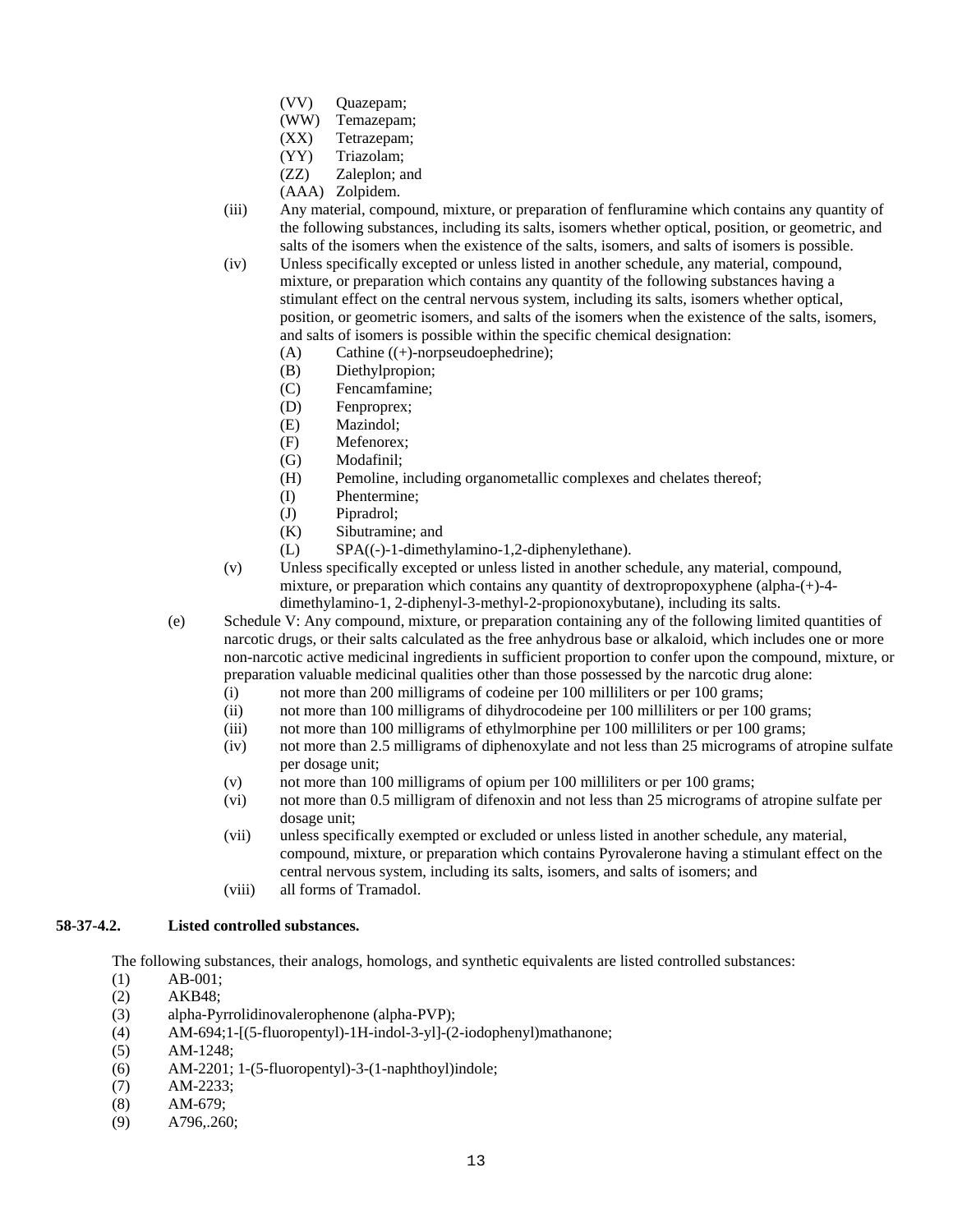- (10) Butylone;
- (11) CP 47,497 and its C6, C8, and C9 homologs; 2-[(1R,3S)-3-hydroxycyclohexyl] 1123 -5-(2-methyloctan-2-yl)phenol;
- (12) Diisopropyltryptamine (DiPT);
- (13) Ethylone;
- (14) Ethylphenidate;
- (15) Fluoroisocathinone;
- (16) Fluromethamphetamine;
- (17) Fluoromethcathinone;
- (18) HU-210; (6aR,10aR)-9-(hydroxymethyl)-6,6-dimethyl-3-(2-methyloctan-2-yl)-6a,7,10,10atetrahydrobenzo[c]chromen-1-ol;
- (19) HU-211; Dexanabinol,(6aS,10aS)-9-(hydroxymethyl)-6,6-dimethyl-3-(2-methyloctan-2-yl)-6a,7,10,10atetrahydrobenzo[c]chromen-1-ol;
- (20) JWH-015; (2-methyl-1-propyl-1H-indol-3-yl)-1-naphthalenyl-methanone;
- (21) JWH-018; Naphthalen-1-yl-(pentylindol-3-yl)methanone {also known as 1-Pentyl-3-(1-naphthoyl)indole};
- (22) JWH-019; 1-hexyl-3-(1-naphthoyl)indole;
- (23) JWH-073; Naphthalen-1-yl(1-butylindol-3-yl)methanone {also known as 1-Butyl-3-(1-naphthoyl)indole};
- (24) JWH-081; 4-methoxynaphthalen-1-yl-(1-pentylindol-3-yl)methanone;
- (25) JWH-122; CAS#619294-47-2; (1-Pentyl-3-(4-methyl-1-naphthoyl)indole);
- (26) JWH-200; 1-(2-(4-(morpholinyl)ethyl))-3-(1-naphthoyl)indole;
- (27) JWH-203; 1-pentyl-3-(2-chlorophenylacetyl)indole;
- (28) JWH-201; 4-ethyl-1-naphthalenyl(1-pentyl-1H-indol-3-yl)-methanone;
- (29) JWH-250; 1-pentyl-3-(2-methoxyphenylacetyl)indole;
- (30) JWH-251; 2-(2-methylphenyl)-1-(1-pentyl-1H-indol-3-yl)ethanone;
- (31) JWH-398; 1-pentyl-3-(4-chloro-1-naphthoyl)indole;
- (32) MAM-2201;
- (33) Methoxetamine;
- (34) Naphyrone;
- (35) Pentedrone;
- (36) Pentylone;
- (37) RCS-4; 1-pentyl-3-(4-methoxybenzoyl)indole;
- (38) RCS-8; 1-(2-cyclohexylethyl)-3-(2-methoxyphenylacetyl)indole {also known as BTW-8 and SR-18};
- (39) STS-135;
- (40) UR-144;
- (41) UR-144 N-(5-chloropentyl) analog;
- (42) XLR11;
- (43) 2C-C
- (44) 2C-D;
- (45) 2C-E;
- (46) 2C-H;
- $(47)$  2C-I;
- (48) 2C-N;
- (49) 2C-P;
- (50) 2C-T-2;
- (51) 2C-T-4;
- (52) 2NE1;
- (53) 25I-NBOMe;
- (54) 2.5-Dimethoxy-4-chloroamphetamine (DOC);
- (55) 4-methylmethcathinone {also known as mephedrone};
- (56) 3,4-methylenedioxypyrovalerone {also known as MDPV};
- (57) 3,4-Methylenedioxymethcathinone {also known as methylone}; and
- (58) 4-methoxymethcathinone;
- (59) 4-Methyl-alpha-pyrrolidinopropiophenone;
- (60) 4-Methylethcathinone;
- (61) 5-Iodo-2-aminoindane (5-IAI); and
- (62) 5-MeO-DALT.
- (63) 5F-AKB48; 1-(5-flouropentyl)-N-tricyclo[3.3.1.13.7]dec-1-yl-1H-indazole-3-carboxamine;
- (64) 25B-NBOMe; 2-(4-bromo-2.5-dimethoxphenyl)-N-[(2-methoxphenyl)methyl]ethanamine; and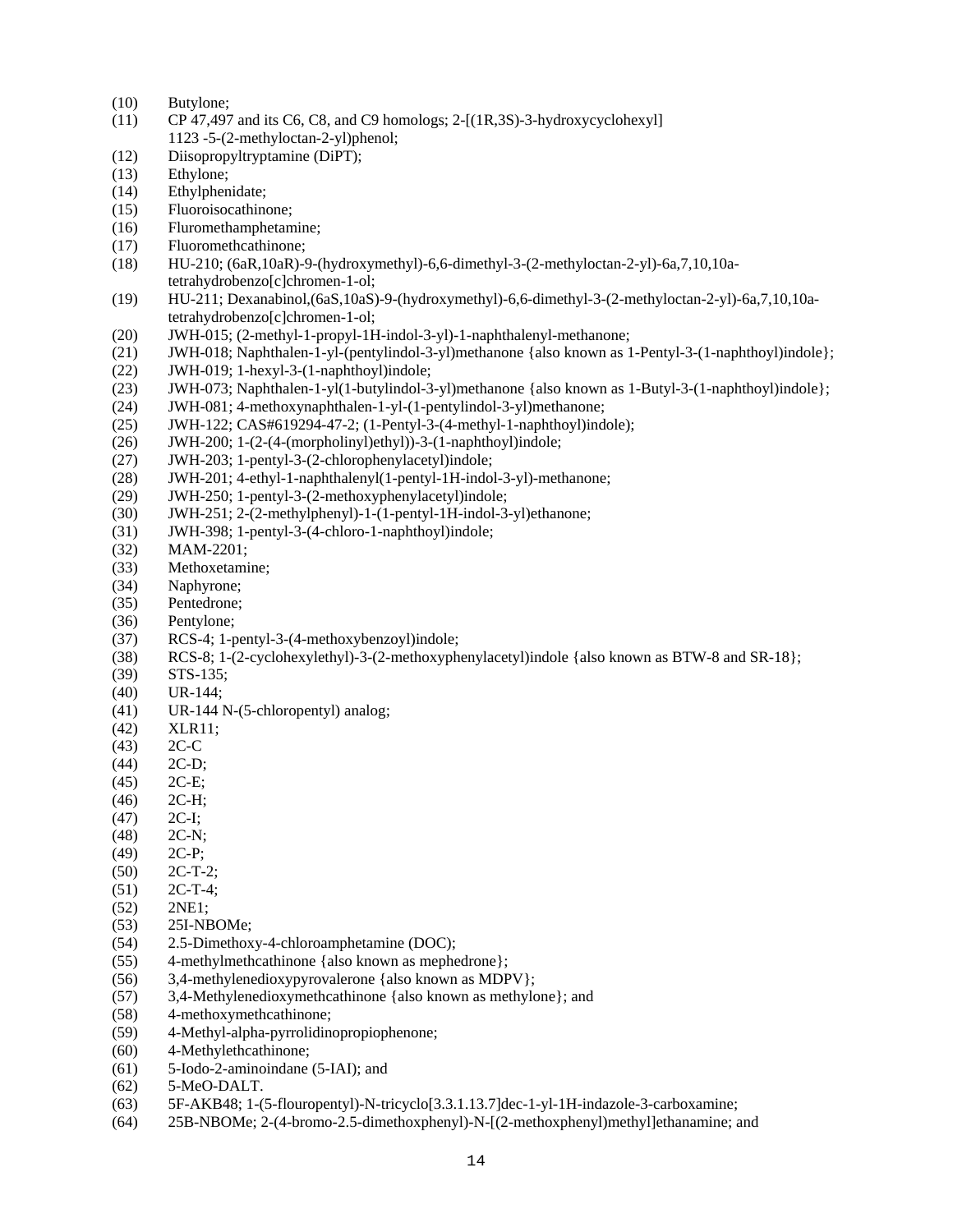(65) 25C-NBOMe; 2-(4Chloro-2.5-dimethoxyphenyl)-N-[2-methoxyphenyl)methyl]ethanamine.

# **58-37-5. Repealed.**

#### **58-37-5.5. Recognized controlled substance analogs.**

- (1) A substance listed under Subsection (2) is an analog, as defined in Subsection 58-37-2(1)(g), if the substance, in any quantity, and in any material, compound, mixture, or preparation, is present in:
	- (a) any product manufactured, distributed, or possessed for the purpose of human consumption; or
	- (b) any product, the use or administration of which results in human consumption.
- (2) Substances referred to in Subsection (1) including, but are not limited to:
	- (a) gamma butyrolactone (GBL);
		- (b) butyrolactone;
		- (c) 1,2 butanolide;
		- (d) 2-oxanolone;
		- (e) tetrahydro-2-furanone;
		- (f) dihydro-2 (3H)-furanone;
		- (g) tetramethylene glycol;
		- (h) 1,4 butanediol; and
		- (i) gamma valerolactone.

#### **58-37-6. License to manufacture, produce, distribute, dispense, administer, or conduct research - Issuance by department - Denial, suspension, or revocation - Records required - Prescriptions.**

- (1) (a) The division may adopt rules relating to the licensing and control of the manufacture, distribution, production, prescription, administration, dispensing, conducting of research with, and performing of laboratory analysis upon controlled substances within this state.
	- (b) The division may assess reasonable fees to defray the cost of issuing original and renewal licenses under this chapter pursuant to Section 63J-1-504.
- (2) (a) (i) Every person who manufactures, produces, distributes, prescribes, dispenses, administers, conducts research with, or performs laboratory analysis upon any controlled substance in Schedules I through V within this state or who proposes to engage in manufacturing, producing, distributing, prescribing, dispensing, administering, conducting research with, or performing laboratory analysis upon controlled substances included in Schedules I through V within this state shall obtain a license issued by the division.
	- (ii) The division shall issue each license under this chapter in accordance with a two-year renewal cycle established by rule. The division may be rule extend or shorten a renewal period by as much as one year to stagger the renewal cycles it administers.
	- (b) Persons licensed to manufacture, produce, distribute, prescribe, dispense, administer, conduct research with, or perform laboratory analysis upon controlled substances in Schedules I through V within this state may possess, manufacture, produce, distribute, prescribe, dispense, administer, conduct research with, or perform laboratory analysis upon those substances to the extent authorized by their license and in conformity with this chapter.
	- (c) The following persons are not required to obtain a license and may lawfully possess controlled substances included in Schedules II through V under this section:
		- (i) an agent or employee, except a sales representative, of any registered manufacturer, distributor, or dispenser of any controlled substance if the agent or employee is acting in the usual course of the person's business or employment; however, nothing in this Subsection (2) shall be interpreted to permit an agent, employee, sales representative, or detail man to maintain an inventory of controlled substances separate from the location of the person's employer's registered and licensed placed of business;
		- (ii) a motor carrier or warehouseman, or an employee of a motor carrier or warehouseman, who possesses any controlled substance in the usual course of the person's business or employment; and
		- (iii) an ultimate user, or any person who possesses any controlled substance pursuant to a lawful order of a practitioner.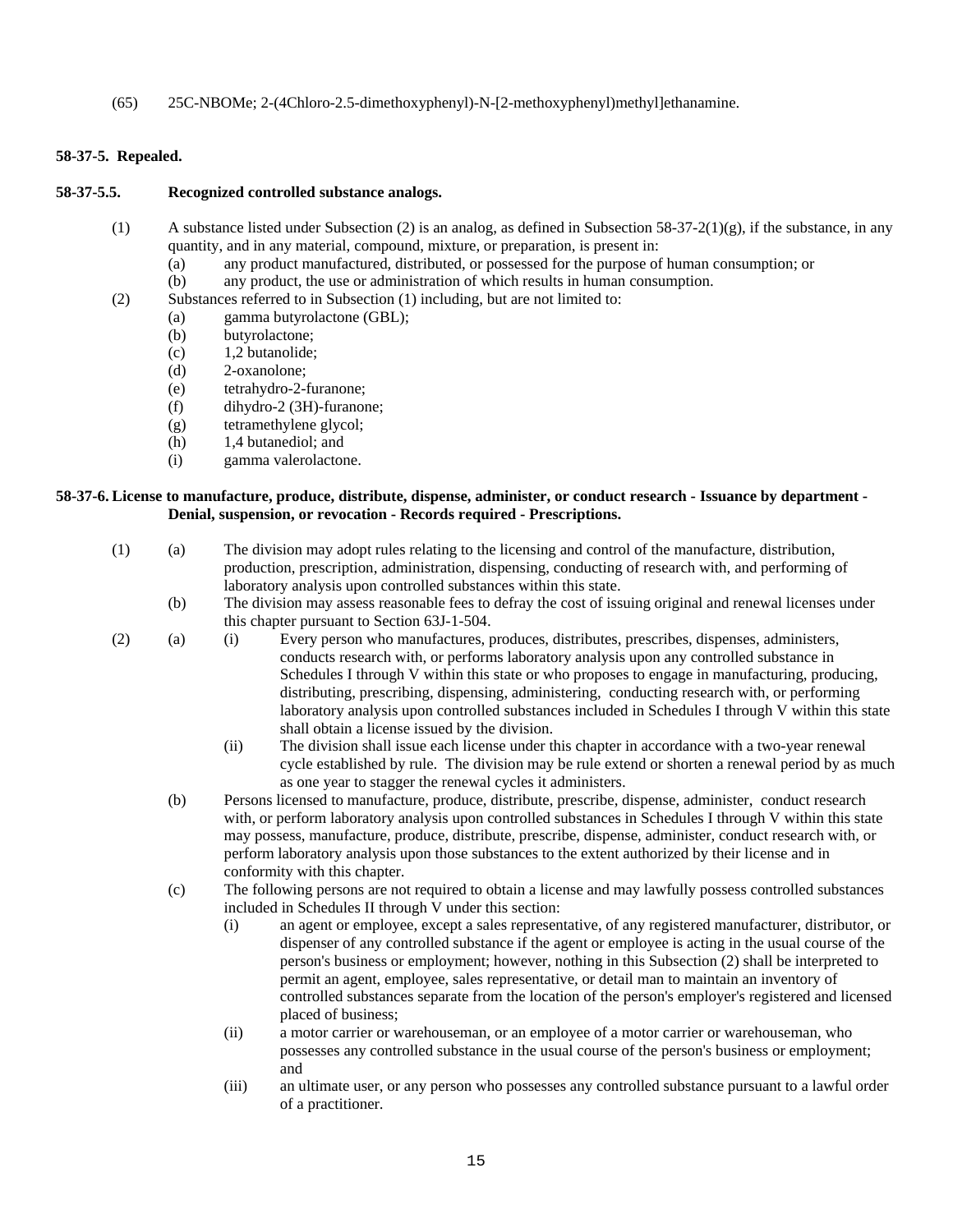- (d) The division may enact rules waiving the license requirement for licensing of certain manufacturers, producers, distributors, prescribers, dispensers, administrators, research practitioners, or laboratories performing analysis if consistent with the public health and safety.
- (e) A separate license is required at each principal place of business or professional practice where the applicant manufactures, produces, distributes, dispenses, conducts research with, or performs laboratory analysis upon controlled substances.
- (f) The division may enact rules proving for the inspection of a licensee or applicant's establishment, and may inspect the establishment according to those rules.
- (3) (a) (i) Upon proper application, the division shall license a qualified applicant to manufacture produce, distribute, conduct research with, or perform laboratory analysis upon controlled substances included in Schedules I through V, unless it determines that issuance of a license is inconsistent with the public interest.
	- (ii) The division may not issue a license to any person to prescribe, dispense, or administer a Schedule I controlled substance except under Subsection (3)(a)(i).
	- (iii) In determining public interest under this Subsection (3)(a), the division shall consider whether or not the applicant has:
		- (A) maintained effective controls against diversion of controlled substances and any Schedule I or II substance compounded from any controlled substance into other than legitimate medical, scientific, or industrial channels;
		- (B) complied with applicable state and local law;
		- (C) been convicted under federal or state laws relating to the manufacture, distribution, or dispensing of substances;
		- (D) past experience in the manufacture of controlled dangerous substances;
		- (E) established effective controls against diversion; and
		- (F) complied with any other factors that the division establishes that promote the public health and safety.
	- (b) Licenses granted under Subsection (3)(a) do not entitle a licensee to manufacture, produce, distribute, conduct research with, or perform laboratory analysis upon controlled substances in Schedule I other than those specified in the license.
	- (c) (i) Practitioners shall be licensed to administer, dispense, or conduct research with substances in Schedules II through V if they are authorized to administer, dispense, or conduct research under the laws of this state.
		- (ii) The division need not require a separate license for practitioners engaging in research with nonnarcotic controlled substances in Schedules II through V where the licensee is already licensed under this chapter in another capacity.
		- (iii) With respect to research involving narcotic substances in Schedules II through V, or where the division by rule requires a separate license for research of non-narcotic substances in Schedules II through V, a practitioner shall apply to the division prior to conducting research.
		- (iv) Licensing for purposes of bona fide research with controlled substances by a practitioner considered qualified may be denied only on a ground specified in Subsection (4) or upon evidence that the applicant will abuse or unlawfully transfer or fail to safeguard adequately the practitioner's supply of substances against diversion from medical or scientific use.
		- (v) Practitioners registered under federal law to conduct research in Schedule I substances may conduct research in Schedule I substances within this state upon furnishing the division evidence of federal registration.
	- (d) Compliance by manufacturers, producers, and distributors with the provisions of federal law respecting registration, excluding fees, entitles them to be licensed under this chapter.
	- (e) The division shall initially license those persons who own or operate an establishment engaged in the manufacture, production, distribution, dispensation, or administration of controlled substances prior to April 3, 1980 and who are licensed by the state.
- (4) (a) Any license pursuant to Subsection (2) or (3) may be denied, suspended, placed on probation, or revoked by the division upon finding that the applicant or licensee has:
	- (i) materially falsified any application filed or required pursuant to this chapter;
	- (ii) been convicted of an offense under this chapter or any law of the United States, or any state, relating to any substance defined as a controlled substance;
	- (iii) been convicted of a felony under any other law of the United States or any state within five years of the date of the issuance of the license;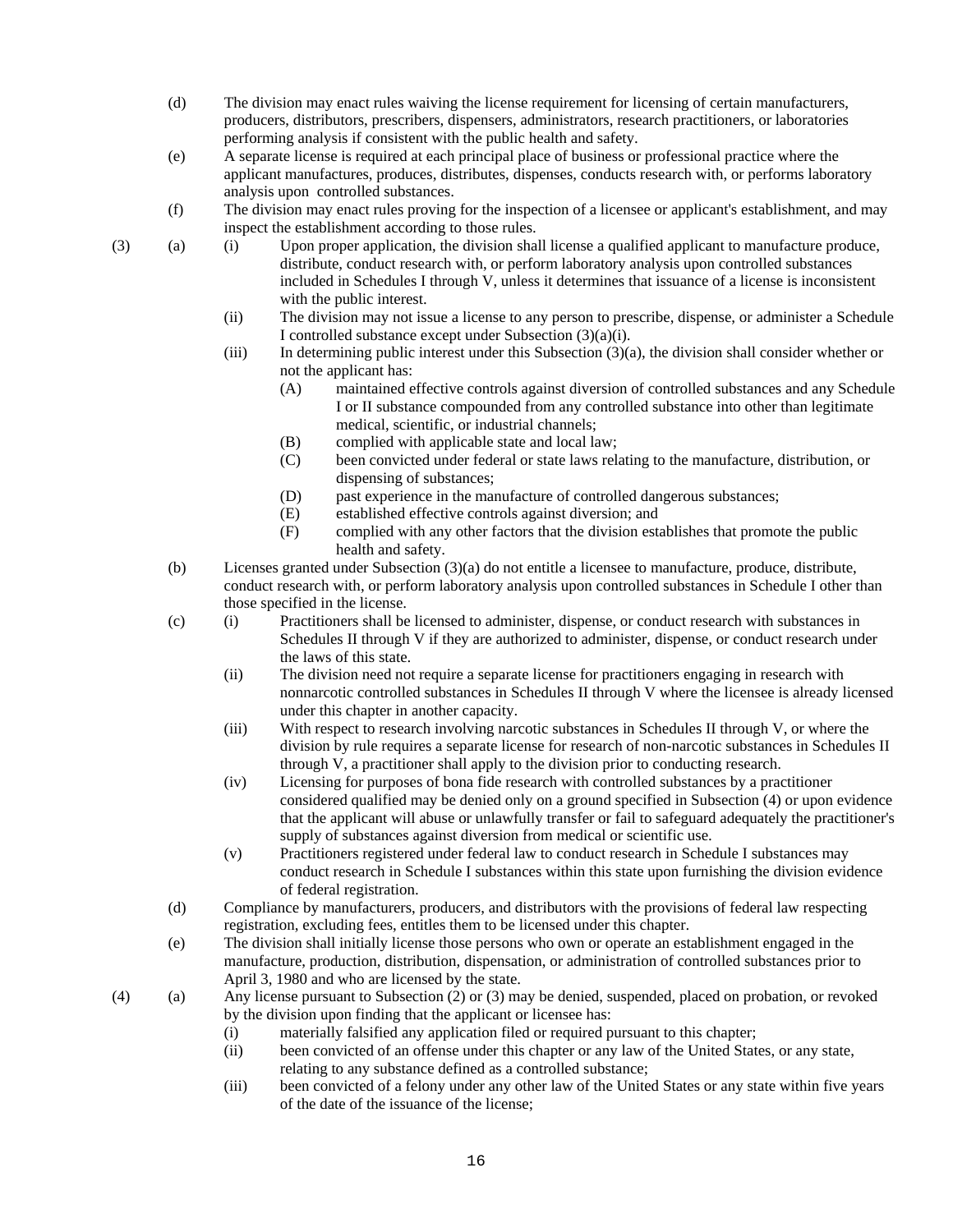- (iv) had a federal registration or license denied, suspended, or revoked by competent federal authority and is no longer authorized to manufacture, distribute, prescribe, or dispense controlled substances;
- (v) had the licensee's license suspended or revoked by competent authority of another state for violation of laws or regulations comparable to those of this state relating to the manufacture, distribution, or dispensing of controlled substances;
- (vi) violated any division rule that reflects adversely on the licensee's reliability and integrity with respect to controlled substances;
- (vii) refused inspection of records required to be maintained under this chapter by a person authorized to inspect them; or
- (viii) prescribed, dispensed, administered or injected an anabolic steroid for the purpose of manipulating human hormonal structure so as to:
	- (A) increase muscle mass, strength, or weight without medical necessity and without a written prescription by any practitioner in the course of the practitioner's professional practice; or
	- (B) improve performance in any form of human exercise, sport or game.
- (b) The division may limit revocation or suspension of a license to a particular controlled substance with respect to which grounds for revocation or suspension exist.
- (c) (i) Proceedings to deny, revoke, or suspend a license shall be conducted pursuant to this section and in accordance with the procedures set forth in Title 58, Chapter 1, Division of Occupational and Professional Licensing Act, and conducted in conjunction with the appropriate representative committee designated by the director of the department.
	- (ii) Nothing in this Subsection (4)(c) gives the Division of Occupational and Professional Licensing exclusive authority in proceedings to deny, revoke, or suspend licenses, except where the division is designated by law to perform those functions or, when not designated by law, is designated by the executive director of the Department of Commerce to conduct the proceedings.
- (d) (i) The division may suspend any license simultaneously with the institution of proceedings under this section if it finds there is an imminent danger to the public health or safety.
	- (ii) Suspension shall continue in effect until the conclusion of proceedings including judicial review, unless withdrawn by the division or dissolved by a court of competent jurisdiction.
- (e) (i) If a license is suspended or revoked under this Subsection (4), all controlled substances owned or possessed by the licensee may be placed under seal in the discretion of the division.
	- (ii) Disposition may not be made of substances under seal until the time for taking an appeal has lapsed or until all appeals have been concluded unless a court upon application orders the sale of perishable substances and the proceeds deposited with the court.
	- (iii) If a revocation order becomes final, all controlled substances shall be forfeited.
- (f) The division shall notify promptly the Drug Enforcement Administration of all orders suspending or revoking a license and all forfeitures of controlled substances.
- (g) If an individual's Drug Enforcement Administration registration is denied, revoked, surrendered, or suspended, the division shall immediately suspend the individual's controlled substance license, which shall only be reinstated by the division upon reinstatement of the federal registration, unless the division has taken further administrative action under Subsection  $(4)(a)(iv)$ , which would be grounds for the continued denial of the controlled substance license.
- (5) (a) Persons licensed under Subsection (2) or (3) shall maintain records and inventories in conformance with the record-keeping and inventory requirements of federal and state law and any additional rules issued by the division.
	- (b) (i) Every physician, dentist, naturopathic physician, veterinarian, practitioner, or other person who is authorized to administer or professionally use a controlled substance shall keep a record of the drugs received by him and a record of all drugs administered, dispensed, or professionally used by him otherwise than by a prescription.
		- (ii) A person using small quantities or solutions or other preparations of those drugs for local application has complied with this Subsection (5)(b) if the person keeps a record of the quantity, character, and potency of those solutions or preparations purchased or prepared by him and of the dates when purchased or prepared.
- (6) Controlled substances in Schedules I through V may be distributed only by a licensee and pursuant to an order form prepared in compliance with division rules or a lawful order under the rules and regulations of the United States.
- (7) (a) A person may not write or authorize a prescription for a controlled substance unless the person is: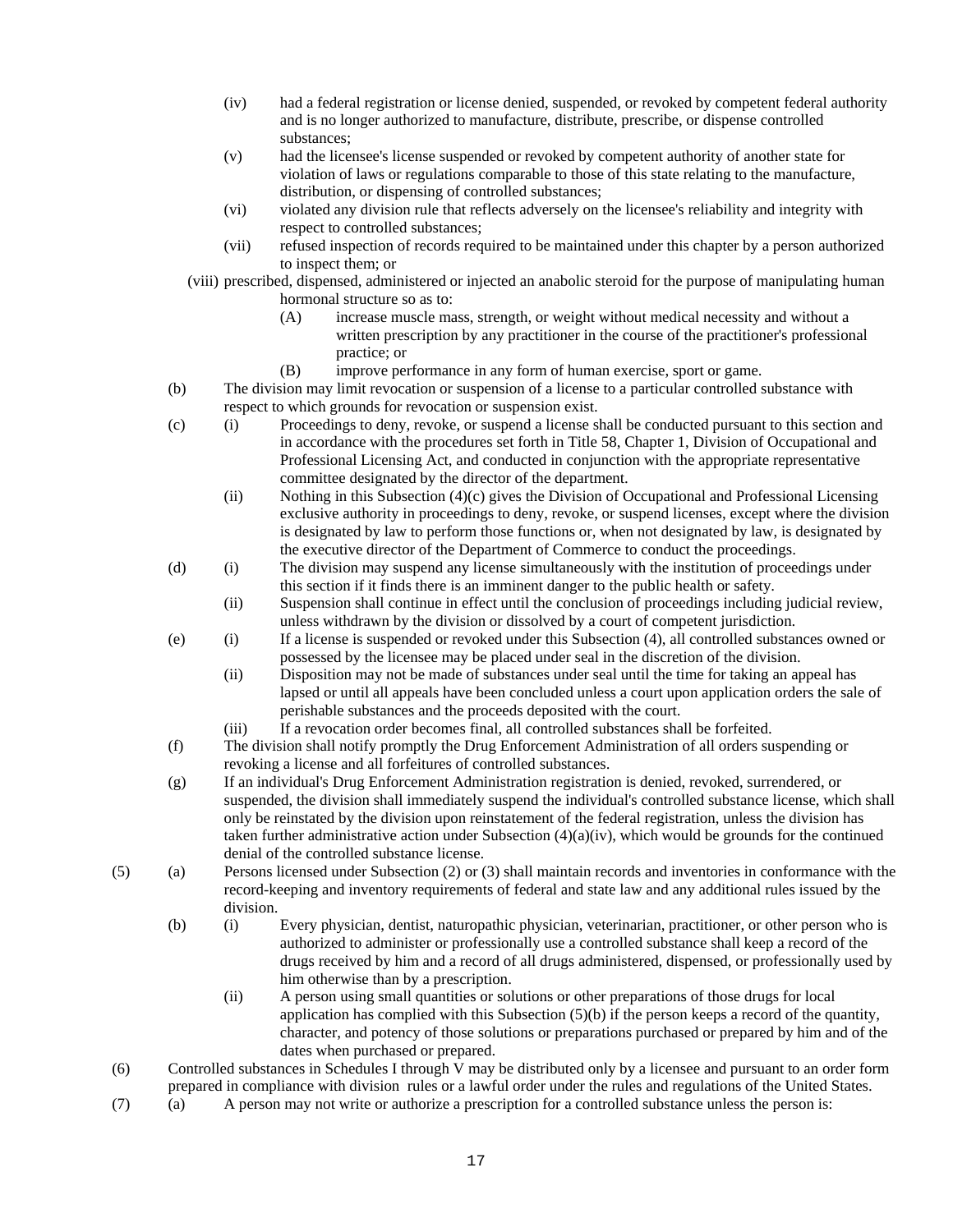- (i) a practitioner authorized to prescribe drugs and medicine under the laws of this state or under the laws of another state having similar standards; and
- (ii) licensed under this chapter or under the laws of another state having similar standards.
- (b) A person other than a pharmacist licensed under the laws of this state, or the pharmacist's licensed intern, as required by Sections 58-17b-303 and 58-17b-304 may not dispense a controlled substance.
- (c) (i) A controlled substance may not be dispensed without the written prescription of a practitioner, if the written prescription is required by the federal Controlled Substances Act.
	- (ii) That written prescription shall be made in accordance with Subsection (7)(a) and in conformity with Subsection  $(7)(d)$ .
	- (iii) In emergency situations as defined by division rule, controlled substances may be dispensed upon oral prescription of a practitioner, if reduced promptly to writing on forms designated by the division and filed by the pharmacy.
	- (iv) Prescriptions reduced to writing by a pharmacist shall be in conformity with Subsection (7)(d).
- (d) Except for emergency situations designated by the division, a person may not issue, fill, compound, or dispense a prescription for a controlled substance unless the prescription is signed by the prescriber in ink or indelible pencil or is signed with an electronic signature of the prescriber as authorized by division rule, and contains the following information:
	- (i) the name, address, and registry number of the prescriber;
	- (ii) the name, address, and age of the person to whom or for whom the prescription is issued;
	- (iii) the date of issuance of the prescription; and
- (iv) the name, quantity, and specific directions for use by the ultimate user of the controlled substance.
- (e) A prescription may not be written, issued, filled, or dispensed for a Schedule I controlled substance unless: (i) the person who writes the prescription is licensed under Subsection (2); and
	- (ii) the prescribed controlled substance is to be used in research.
- (f) Except when administered directly to an ultimate user by a licensed practitioner, controlled substances are subject to the following restrictions:
	- (i) (A) A prescription for a Schedule II substance may not be refilled.
		- (B) A Schedule II controlled substance may not be filled in a quantity to exceed a onemonth's supply, as directed on the daily dosage rate of the prescriptions.
	- (ii) A Schedule III or IV controlled substance may be filled only within six months of issuance, and may not be refilled more than six months after the date of its original issuance or be refilled more than five times after the date of the prescription unless renewed by the practitioner.
	- (iii) All other controlled substances in Schedule V may be refilled as the prescriber's prescription directs, but they may not be refilled one year after the date the prescription was issued unless renewed by the practitioner.
	- (iv) Any prescription for a Schedule II substance may not be dispensed if it is not presented to a pharmacist for dispensing by a pharmacist or a pharmacy intern within 30 days after the date the prescription was issued, or 30 days after the dispensing date, if that date is specified separately from the date of issue.
	- (v) A practitioner may issue more than one prescription at the same time for the same Schedule II controlled substance, but only under the following conditions:
		- (A) no more than three prescriptions for the same Schedule II controlled substance may be issued at the same time;
		- (B) no one prescription may exceed a 30-day supply;
		- (C) a second or third prescription shall include the date of issuance and the date for dispensing; and
		- (D) unless the practitioner determines there is a valid medical reason to the contrary, the date for dispensing a second or third prescription may not be fewer than 30 days from the dispensing date of the previous prescription.
	- (vi) Each prescription for a controlled substance may contain only one controlled substance per prescription form and may not contain any other legend drug or prescription item.

(g) An order for a controlled substance in Schedules II through V for use by an inpatient or an outpatient of a licensed hospital is exempt from all requirements of this Subsection (7) if the order is:

(i) issued or made by a prescribing practitioner who holds an unrestricted registration with the federal Drug Enforcement Administration, and an active Utah controlled substance license in good standing issued by the division under this section, or a medical resident who is exempted from licensure under Subsection 58-1-307(1)(c);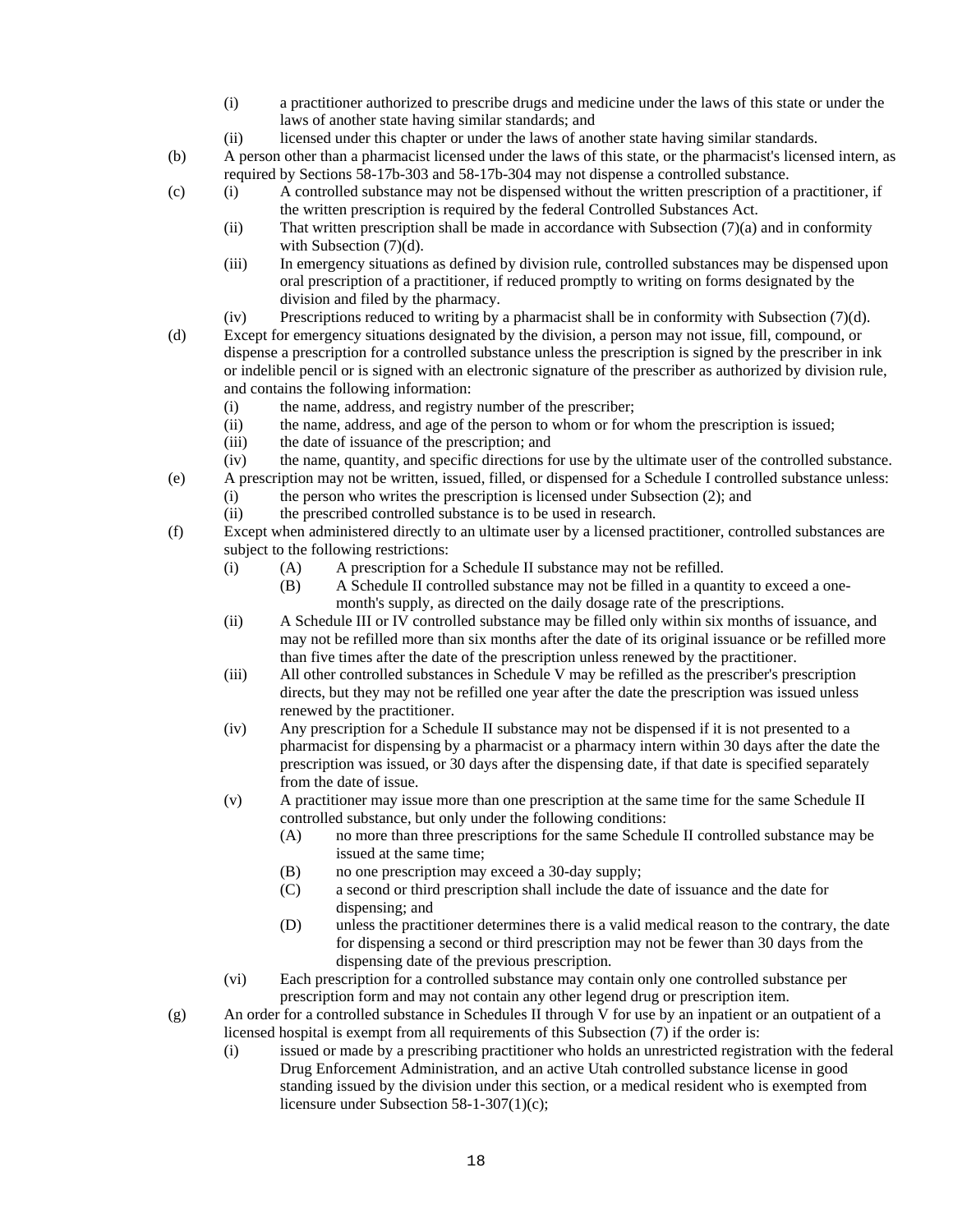- (ii) authorized by the prescribing practitioner treating the patient and the prescribing practitioner designates the quantity ordered;
- (iii) entered upon the record of the patient, the record is signed by the prescriber affirming the prescriber's authorization of the order within 48 hours after filling or administering the order and the patient's record reflects the quantity actually administered; and
- (iv) filled and dispensed by a pharmacist practicing the pharmacist's profession within the physical structure of the hospital or the order is taken from a supply lawfully maintained by the hospital and the amount taken from the supply is administered directly to the patient authorized to receive it.
- (h) A practitioner licensed under this chapter may not prescribe, administer, or dispense a controlled substance to a minor, without first obtaining the consent required in Section 78B-3-406 of a parent, guardian, or person standing in loco parentis of the minor except in cases of an emergency. For purposes of this Subsection (7)(h), "minor" has the same meaning as defined in Section 78A-6-105, and "emergency" means any physical condition requiring the administration of a controlled substance for immediate relief of pain of suffering.
- (i) A practitioner licensed under this chapter may not prescribe or administer dosages of a controlled substance in excess of medically recognized quantities necessary to treat the ailment, malady, or condition of the ultimate user.
- (j) A practitioner licensed under this chapter may not prescribe, administer, or dispense any controlled substance to another person knowing that the other person is using a false name, address, or other personal information for the purpose of securing the controlled substance.
- (k) A person who is licensed under this chapter to manufacture, distribute, or dispense a controlled substance may not manufacture, distribute, or dispense a controlled substance to another licensee or any other authorized person not authorized by this license.
- (l) A person licensed under this chapter may not omit, remove, alter, or obliterate a symbol required by this chapter or by a rule issued under this chapter.
- (m) A person licensed under this chapter may not refuse or fail to make, keep, or furnish any record notification, order form, statement, invoice, or information required under this chapter.
- (n) A person licensed under this chapter may not refuse entry into any premises for inspection as authorized by this chapter.
- (o) A person licensed under this chapter may not furnish false or fraudulent material information in any application, report, or other document required to be kept by this chapter or willfully make any false statement in any prescription, order, report, or record required by this chapter.
- (8) (a) (i) Any person licensed under this chapter who is found by the division to have violated any of the provisions of Subsections  $(7)(k)$  through  $(7)(o)$  or Subsection (10) is subject to a penalty not to exceed \$5,000. The division shall determine the procedure for adjudication of any violations in accordance with Section 58-1-106 and 58-1-108.

(ii) The division shall deposit all penalties collected under Subsections  $(8)(a)(i)$  in the General Fund as a dedicated credit to be used by the division under Subsection 58-37f-502(1).

- (b) Any person who knowingly and intentionally violates Subsections (7)(h) through (j) or Subsection (10) is:
	- (i) upon first conviction, guilty of a class B misdemeanor;
	- (ii) upon second conviction, guilty of a class A misdemeanor; and
	- (iii) on third or subsequent conviction, guilty of a third degree felony.
- (c) Any person who knowingly and intentionally violates Subsections (7)(k) through (o) shall upon conviction be guilty of a third degree felony.
- (9) Any information communicated to any licensed practitioner in an attempt to unlawfully procure, or to procure the administration of, a controlled substance is not considered deemed to be a privileged communication.
- (10) A person holding a valid license under this chapter who is engaged in medical research may produce, possess, administer, prescribe, or dispense a controlled substance for research purposes as licensed under Subsection (2) but may not otherwise prescribe or dispense a controlled substance listed in Section 58-37-4.2.

# **58-37-6.5. Continuing education for controlled substance prescribers.**

- (1) For the purposes of this section:
	- (a) "Controlled substance prescriber" means an individual, other than a veterinarian, who:
		- (i) is licensed to prescribe a controlled substance under Title 58, Chapter 37, Utah Controlled Substances Act; and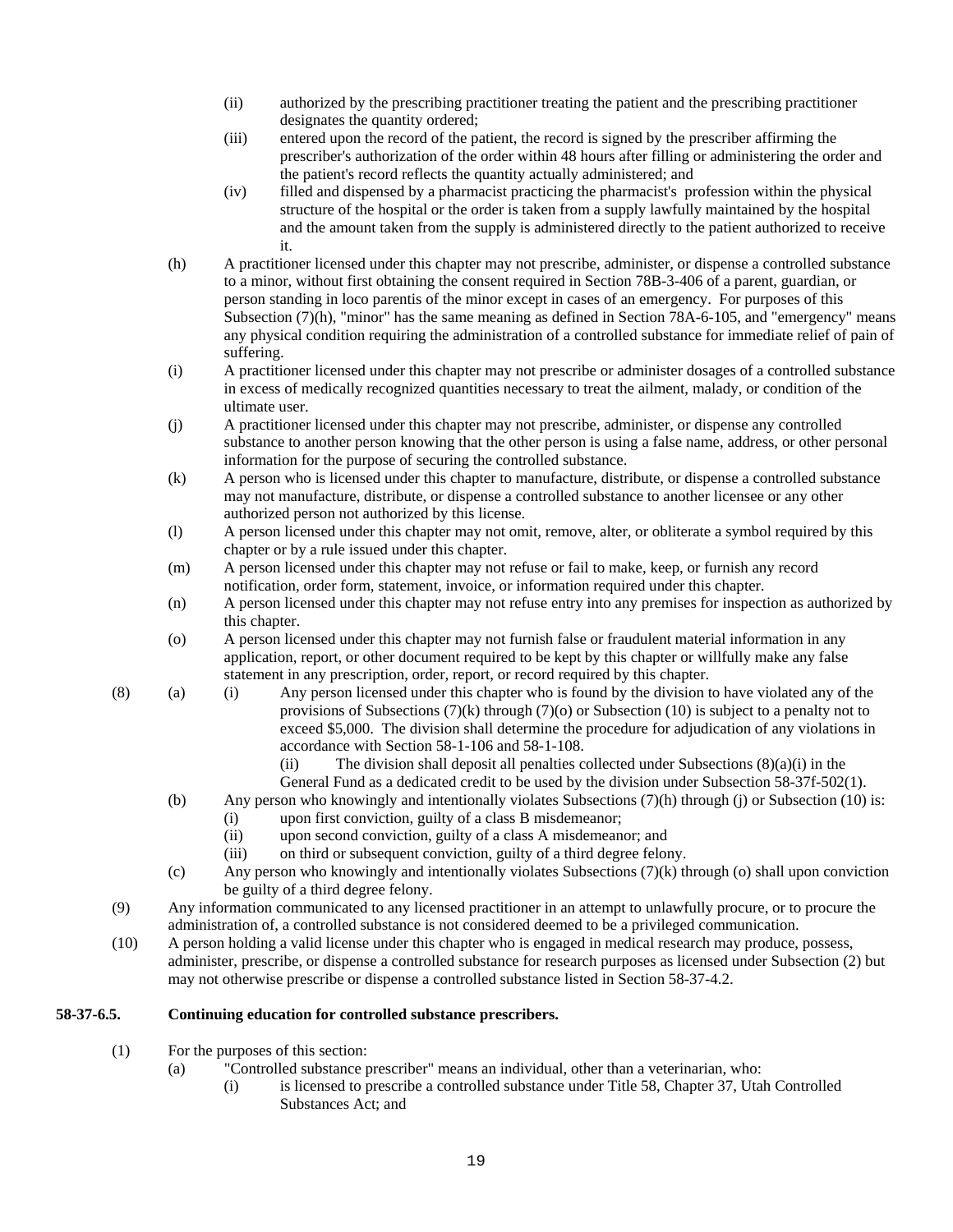- (ii) possesses the authority, in accordance with the individual's scope of practice, to prescribe schedule II controlled substances and schedule III controlled substances that are applicable to opioid narcotics, hypnotic depressants, and psychostimulants.
- (b) "FDA" means the United States Food and Drug Administration.
- (c) "M.D." means a physician and surgeon licensed under Title 58, Chapter 67, Utah Medical Practice Act.
- (d) "D.O." means an osteopathic physician and surgeon licensed under Title 58, Chapter 58, Utah Osteopathic Medical Practice Act.
- (2) Beginning with the licensing period that begins after January 1, 2014, as a condition precedent for license renewal, each controlled substance prescriber shall complete at least four continuing education hours per licensing period that satisfy the requirements of Subsections (3) and (4).
- (3) As provided in Subsection 58-37f-402(8), the online tutorial and passing the online test described in Section 58-37f-402 shall count as 1/2 hour of continuing professional education under Subsection (2) per licensing period.
- (4) A controlled substance prescriber shall complete at least 3.5 hours of continuing education hours in one or more controlled substance prescribing classes, except dentists who shall complete at least 2 such hours, that satisfy the requirements of Subsections (5) and (7).
- (5) A controlled substance prescribing class shall:
	- (a) satisfy the division's requirements for the continuing education required for the renewal of the controlled substance prescriber's respective license type;
	- (b) be delivered by an accredited or approved continuing education provider recognized by the division as offering continuing education appropriate for the controlled substance prescriber's respective license type; and
	- (c) include a postcourse knowledge assessment.
- (6) An M.D. or D.O. completing continuing professional education hours under Subsection (4) shall complete those hours in classes that quality for the American Medical Association Physician's Recognition Award Category 1 Credit.
- (7) The 3.5 hours of the controlled substance prescribing classes under Subsection (4) shall include educational content covering the following:
	- (a) the scope of the controlled substance abuse problem in Utah and the nation;
	- (b) all elements of the FDA Blueprint for Prescriber Education under the FDA's Extended-Release and Long-Acting Opioid Analgesics Risk Evaluation and Mitigation Strategy, as published July 9, 2012, or as it may be subsequently revised;
	- (c) the national and Utah-specific resources available to prescribers to assist in appropriate controlled substance and opioid prescribing;
	- (d) patient record documentation for controlled substance and opioid prescribing; and
	- (e) office policies, procedures, and implementation.
- (8) (a) The division, in consultation with the Utah Medical Association Foundation, shall determine whether a particular controlled substance prescribing class satisfies the educational content requirements of Subsection (5) and (7) for an M.D. or D.O.
	- (b) The division, in consultation with the applicable professional licensing board, shall determine whether a particular controlled substance prescribing class satisfies the educational content requirements of Subsection (5) and (7) for a controlled substance prescriber other than an M.D. or D.O.
	- (c) The division may be rule establish a committee that may audit compliance with the Utah Risk Evaluation and Mitigation Strategy (REMS) Educational Programming Project grant, that satisfies the educational content requirements of Subsection (5) and (7) for a controlled substance prescriber.
- (9) A controlled substance prescriber class required under this section:
	- (a) may be held:
		- (i) in conjunction with other continuing professional education programs; and
		- (ii) online; and
	- (b) does not increase the total number of state-required continuing professional education hours required for prescriber licensing.
- (10) The division may establish rules, in accordance with Title 63G, Chapter 3, Utah Administrative Rulemaking Act, to implement this section.

## **58-37-7. Labeling and packaging controlled substance.**

(1) A person licensed pursuant to this act may not distribute a controlled substance unless it is packaged and labeled in compliance with the requirements of section 305 of the Federal Comprehensive Drug Abuse Prevention and Control Act of 1970.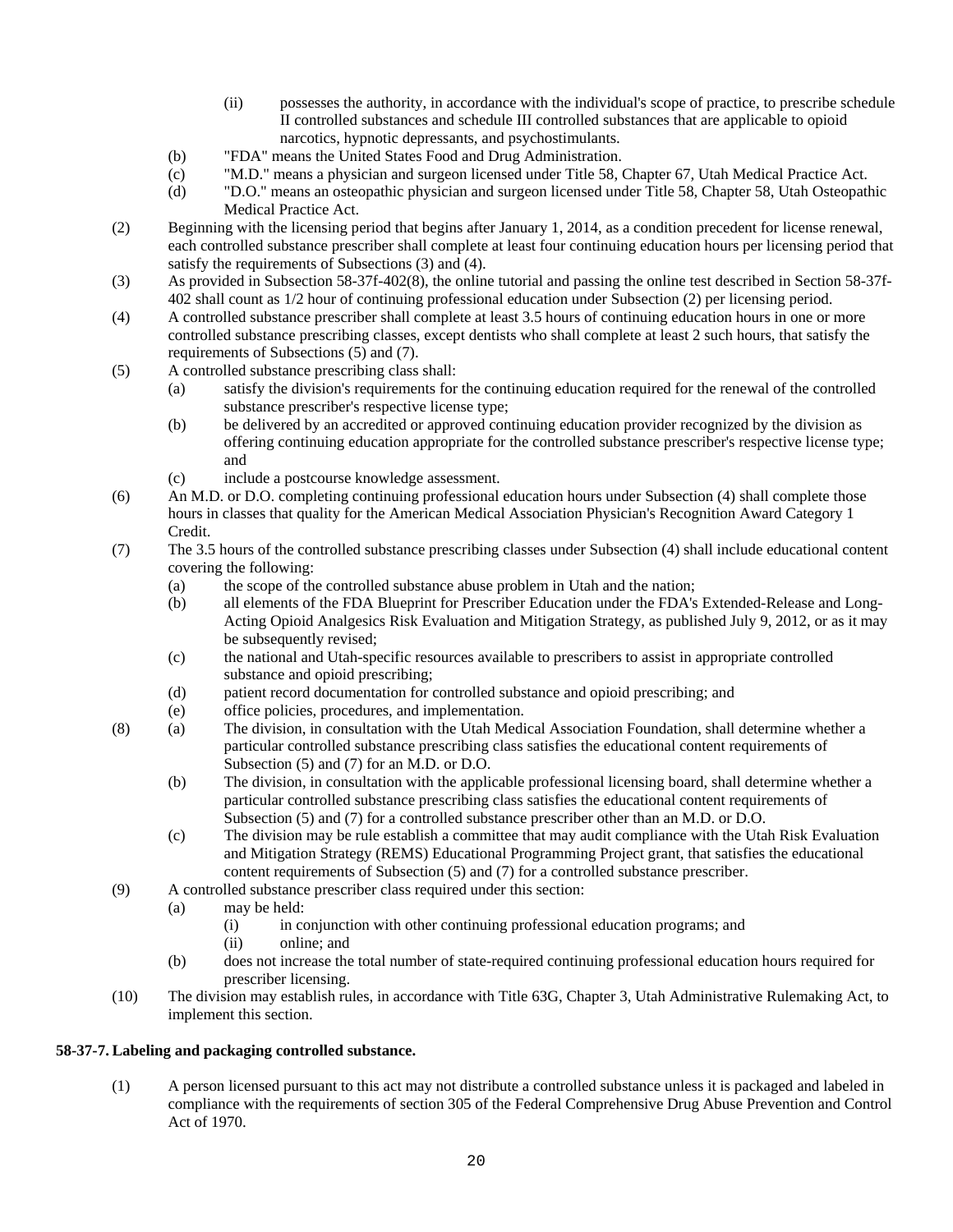- (2) No person except a pharmacist for the purpose of filling a prescription shall alter, deface, or remove any label affixed by the manufacturer.
- (3) Whenever a pharmacist sells or dispenses any controlled substance on a prescription issued by a practitioner, he shall affix to the container in which the substance is sold or dispensed:
	- (a) a label showing the:
		- (i) pharmacy name and address;
		- (ii) serial number; and
		- (iii) date of initial filling;
	- (b) the prescription number, the name of the patient, or if the patient is an animal, the name of the owner of the animal and the species of the animal;
	- (c) the name of the practitioner by whom the prescription was written;
	- (d) any directions stated on the prescription and any directions required by rules and regulations promulgated by the department.
- (4) A person may not alter the face or remove any label so long as any of the original contents remain.
- (5) (a) An individual to whom or for whose use any controlled substance has been prescribed, sold, or dispensed by a practitioner and the owner of any animal for which any controlled substance has been prescribed, sold or dispensed by a veterinarian may lawfully possess it only in the container in which it was delivered to him by the person selling or dispensing it.
	- (b) It is a defense to a prosecution under this subsection that the person being prosecuted produces in court a valid prescription for the controlled substance or the original container with the label attached.

# **58-37-7.5. Repealed.**

**58-37-7.7. Renumbered to 58-37f-502.**

# **58-37.7.8. Renumbered to 58-37f-801**

#### **58-37-8. Prohibited acts - Penalties.**

- (1) Prohibited acts A Penalties:
	- (a) Except as authorized by this chapter, it is unlawful for any person to knowingly and intentionally:
		- (i) produce, manufacture, or dispense, or to possess with intent to produce, manufacture, or dispense, a controlled or counterfeit substance;
		- (ii) distribute a controlled or counterfeit substance, or to agree, consent, offer, or arrange to distribute a controlled or counterfeit substance;
		- (iii) possess a controlled or counterfeit substance with intent to distribute, or
		- (iv) engage in a continuing criminal enterprise where:
			- (A) the person participates, directs, or engages in conduct which results in any violation of any provision of Title 58, Chapters 37, 37a, 37b, 37c, or 37d that is a felony; and
			- (B) the violation is a party of a continuing series of two or more violations of Title 58, Chapters 37, 37a, 37b, 37c, or 37d on separate occasions that are undertaken in concern with five or more persons with respect to whom the person occupies a position of organizer, supervisor, or any other position of management.
	- (b) Any person convicted of violating Subsection (1)(a) with respect to:
		- (i) a substance or a counterfeit of a substance classified in Schedule I or II, a controlled substance analog, or gamma hydroxybutyric acid as listed in Schedule III is guilty of a second degree felony and upon a second or subsequent conviction is guilty of a first degree felony;
		- (ii) a substance or a counterfeit of a substance classified in Schedule III or IV, or marijuana, or a substance listed in Section 58-37-4.2 is guilty of a third degree felony, and upon a second or subsequent conviction is guilty of a second degree felony; or
		- (iii) a substance or a counterfeit of a substance classified in Schedule V is guilty of a class A misdemeanor and upon a second or subsequent conviction is guilty of a third degree felony.
	- (c) Any person who has been convicted of a violation of Subsection  $(1)(a)(ii)$  or (iii) may be sentenced to imprisonment for an indeterminate term as provided by law, but if the trier of fact finds a firearm as defined in Section 76-10-501 was used, carried, or possessed on his person or in his immediate possession during the commission or in furtherance of the offense, the court shall additionally sentence the person convicted for a term of one-year to run consecutively and not concurrently; and the court may additionally sentence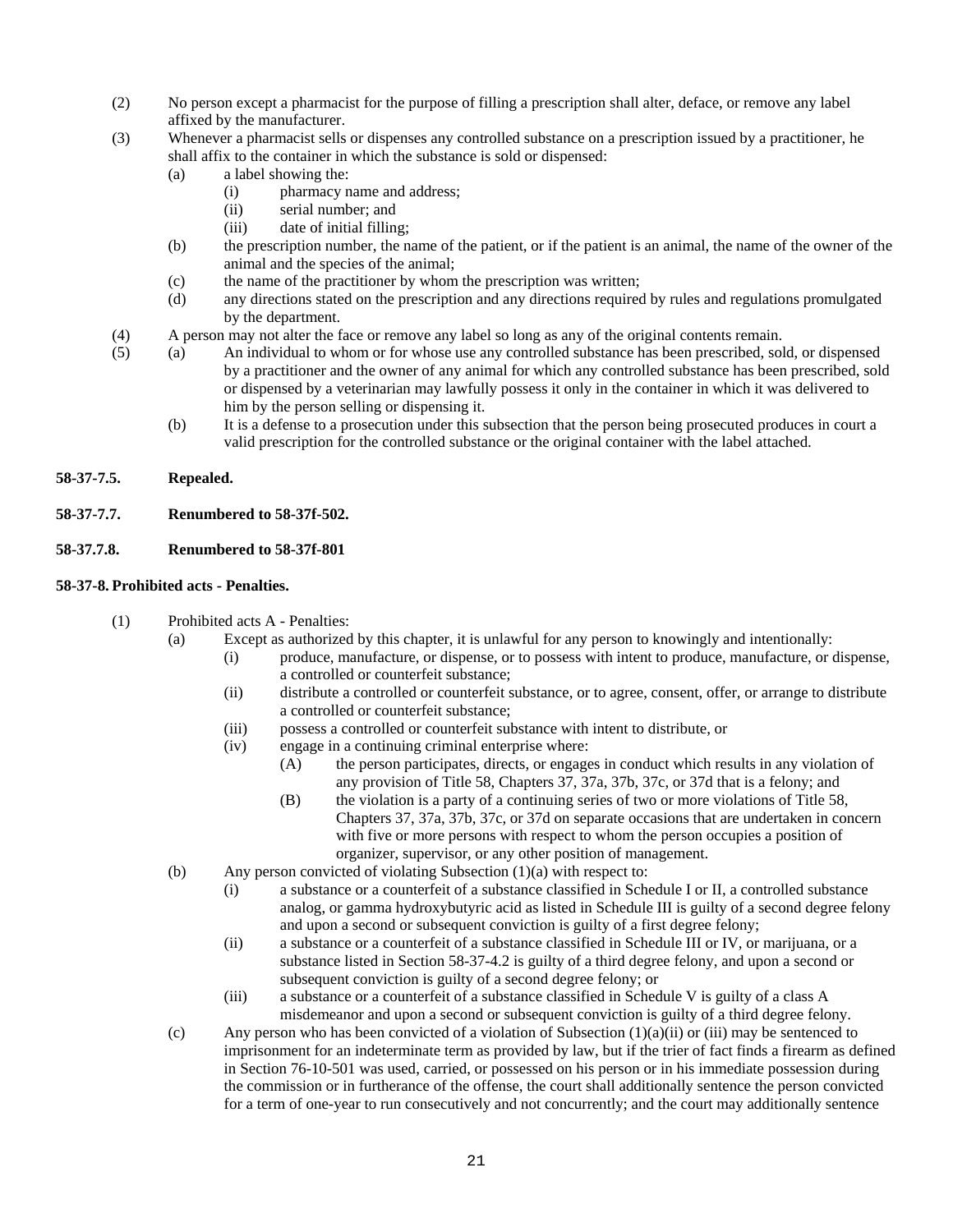the person convicted for an indeterminate term not to exceed five years to run consecutively and not concurrently.

- (d) Any person convicted of violating Subsection  $(1)(a)(iv)$  is guilty of a first degree felony punishable by imprisonment for an indeterminate term of not less than seven years and which may be for life. Imposition or execution of the sentence may not be suspended, and the person is not eligible for probation.
- (2) Prohibited acts B Penalties:
	- (a) It is unlawful:
		- (i) for any person knowingly and intentionally to possess or use a controlled substance analog or a controlled substance, unless it was obtained under a valid prescription or order, directly from a practitioner while acting in the course of the person's professional practice, or as otherwise authorized by this Subsection (2);
		- (ii) for any owner, tenant, licensee, or person in control of any building, room, tenement, vehicle, boat, aircraft, or other place knowingly and intentionally to permit them to be occupied by persons unlawfully possessing, using, or distributing controlled substances in any of those locations;
		- (iii) for any person knowingly and intentionally to possess an altered or forged prescription or written order for a controlled substance.
	- (b) Any person convicted of violating Subsection  $(2)(a)(i)$  with respect to:
		- (i) marijuana, if the amount is 100 pounds or more, is guilty of a second degree felony;
		- (ii) a substance classified in Schedule I or II, marijuana, if the amount is more than 16 ounces, but less than 100 pounds, or a controlled substance analog, is guilty of a third degree felony; or
		- (iii) marijuana, if the marijuana is not in the form of an extracted resin from any part of the plant, and the amount is more than one ounce but less than 16 ounces, is guilty of a class A misdemeanor.
	- (c) Upon a person's conviction of a violation of this Subsection (2) subsequent to a conviction under Subsection  $(1)(a)$ , that person shall be sentenced to a one degree greater penalty than provided in this Subsection  $(2)$ .
	- (d) Any person who violates Subsection (2)(a)(i) with respect to all other controlled substances not included in Subsection  $(2)(b)(i)$ , (ii), or (iii), including a substance listed in Section 58-37-4.2, or less than one ounce of marijuana, is guilty of a class B misdemeanor. Upon a second conviction, the person is guilty of a class A misdemeanor, and upon a third or subsequent conviction the person is guilty of a third degree felony.
	- (e) Any person convicted of violating Subsection  $(2)(a)(i)$  while inside the exterior boundaries of property occupied by any correctional facility as defined in Section 64-13-1 or any public jail or other place of confinement shall be sentenced to a penalty one degree greater than provided in Subsection (2)(b), and if the conviction is with respect to controlled substances as listed in:
		- (i) Subsection (2)(b), the person may be sentenced to imprisonment for an indeterminate term as provided by law; and
			- (A) the court shall additionally sentence the person convicted to a term of one year to run consecutively and not concurrently; and
			- (B) the court may additionally sentence the person convicted for an indeterminate term not to exceed five years to run consecutively and not concurrently; and
		- (ii) Subsection (2)(d), the person may be sentenced to imprisonment for an indeterminate term as provided by law, and the court shall additionally sentence the person convicted to a term of six months to run consecutively and not concurrently.
	- (f) Any person convicted of violating Subsection  $(2)(a)(ii)$  or (iii) is:
		- (i) on a first conviction, guilty of a class B misdemeanor;
		- (ii) on a second conviction, guilty of a class A misdemeanor; and
		- (iii) on a third or subsequent conviction, guilty of a third degree felony.
	- $(g)$  A person is subject to the penalties under Subsection  $(2)(h)$  who, in an offense not amounting to a violation of Section 76-5-207;
		- (i) violates Subsections  $(2)(a)(i)$  by knowingly and intentionally having in the person's body any measurable amount of a controlled substance; and
		- (ii) operates a motor vehicle as defined in Section 76-5-207 in a negligent manner, causing serious bodily injury as defined in Section 76-1-601 or the death of another.
	- (h) A person who violates Subsection  $(2)(g)$  by having in the person's body:
		- (i) a controlled substance classified under Schedule II is guilty of a second degree felony;
		- (ii) marijuana, tetrahydrocannabinols, or equivalents described in Subsection 58-37-4(2)(a)(iii)(S) or (AA), or a substance listed in Section 58-37-4.2 is guilty of a third degree felony; or
		- (iii) any controlled substance classified under Schedules III, IV, or V is guilty of a class A misdemeanor.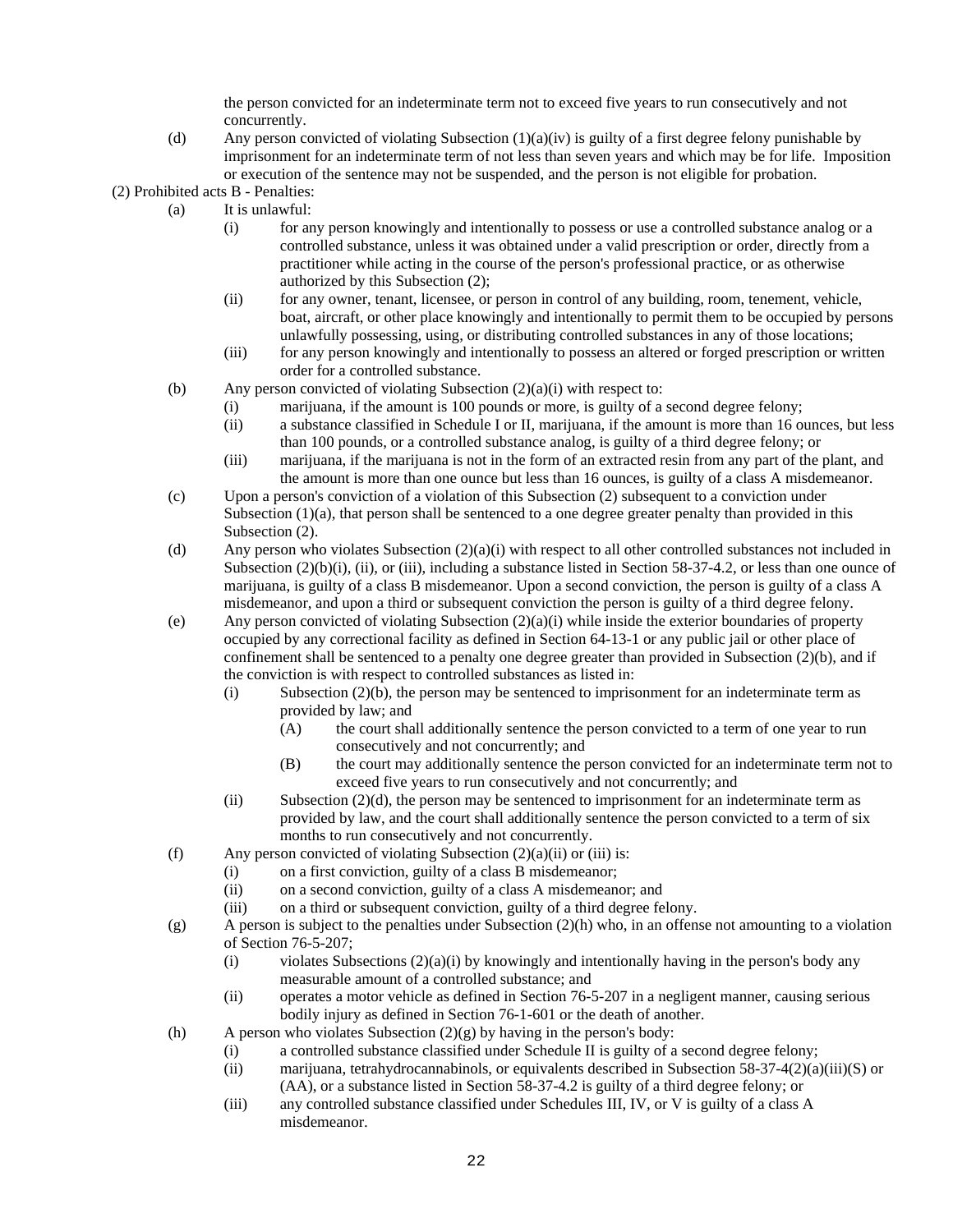- (i) A person is guilty of a separate offense for each victim suffering serious bodily injury or death as a result of the person's negligent driving in violation of Subsection  $58-37-8(2)(g)$  whether or not the injuries arise from the same episode of driving.
- (3) Prohibited acts C Penalties:
	- (a) It is unlawful for any person knowingly and intentionally:
		- (i) to use in the course of the manufacture or distribution of a controlled substance a license number which is fictitious, revoked, suspended, or issued to another person or, for the purpose of obtaining a controlled substance, to assume the title of, or represent oneself to be, a manufacturer, wholesaler, apothecary, physician, dentist, veterinarian, or other authorized person;
		- (ii) to acquire or obtain possession of, to procure or attempt to procure the administration of, to obtain a prescription for, to prescribe or dispense to any person known to be attempting to acquire or obtain possession of, or to procure the administration of any controlled substance by misrepresentation or failure by the person to disclose receiving any controlled substance from another source, fraud, forgery, deception, subterfuge, alteration of a prescription or written order for a controlled substance, or the use of a false name or address;
		- (iii) to make any false or forged prescription or written order for a controlled substance, or to utter the same, or to alter any prescription or written order issued or written under the terms of this chapter; or
		- (iv) to make, distribute, or possess any punch, die, plate, stone, or other thing designed to print, imprint, or reproduce the trademark, trade name, or other identifying mark, imprint, or device of another or any likeness of any of the foregoing upon any drug or container or labeling so as to render any drug a counterfeit controlled substance.
	- (b) Any person convicted of violating Subsection (3)(a) is guilty of a third degree felony.
- (4) Prohibited acts D Penalties:
	- (a) Notwithstanding other provisions of this section, a person not authorized under this chapter who commits any act declared to be unlawful under this section, Title 58, Chapter 37a, Utah Drug Paraphernalia Act, or under Title 58, Chapter 37b, Imitation Controlled Substances Act, is upon conviction subject to the penalties and classifications under this Subsection (4) if the trier of fact finds the act is committed:
		- (i) in a public or private elementary or secondary school or on the grounds of any of those schools;
		- (ii) in a public or private vocational school or post-secondary institution or on the grounds of any of those schools or institutions.
		- (iii) in those portions of any building, park, stadium, or other structure or grounds which are, at the time of the act, being used for an activity sponsored by or through a school under Subsection  $(4)(a)(i)$  and  $(ii)$ ;
		- (iv) in or on the grounds of a preschool or child-care facility;
		- (v) in a public park, amusement park, arcade, or recreation center;
		- (vi) in or on the grounds of a house of worship as defined in Section 76-10-501;
		- (vii) in a shopping mall, sports facility, stadium, arena, theater, movie house, playhouse or parking lot or structure adjacent thereto;
		- (viii)in or on the grounds of a library;
		- (ix) within any area that is within 1,000 feet of any structure, facility, or grounds included in Subsection  $(4)(a)(i)$ ,  $(ii)$ ,  $(iv)$ ,  $(vi)$ , and  $(vii)$ ;
		- (x) in the presence of a person younger than 18 years of age, regardless of where the act occurs; or
		- (xi) for the purpose of facilitating, arranging, or causing the transport, delivery, or distribution of a substance in violation of this section to an inmate or on the grounds of any correctional facility as defined in Section 76-8-311.3.
	- (b) (i) A person convicted under this Subsection (4) is guilty of a first degree felony and shall be imprisoned for a term of not less than five years if the penalty that would otherwise have been established but for this Subsection (4) would have been a first degree felony.
		- (ii) Imposition or execution of the sentence may not be suspended, and the person is not eligible for probation.
	- (c) If the classification that would otherwise have been established would have been less than a first degree felony but for this Subsection (4), a person convicted under this Subsection (4) is guilty of one degree more than the maximum penalty prescribed for that offense. This Subsection (4)(c) does not apply to a violation of Subsection  $(2)(g)$ .
	- (d) (i) If the violation is of Subsection  $(4)(a)(xi)$ :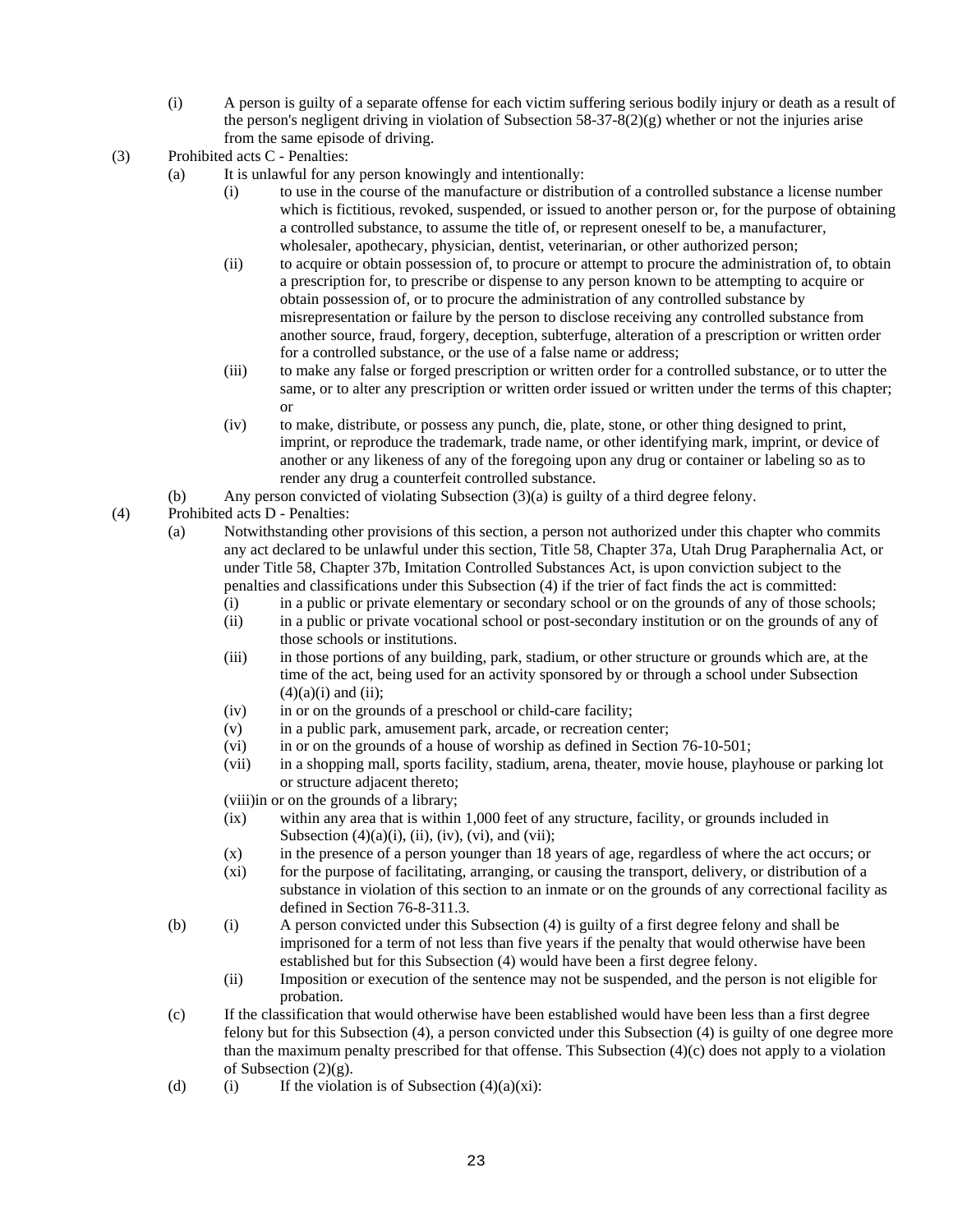- (A) the person may be sentenced to imprisonment for an indeterminate term as provided by law, and the court shall additionally sentence the person convicted for a term of one year to run consecutively and not concurrently; and
- (B) the court may additionally sentence the person convicted for an indeterminate term not to exceed five years to run consecutively and not concurrently; and
- $(iii)$  the penalties under this Subsection  $(4)(d)$  apply also to any person who, acting with the mental state required for the commission of an offense, directly or indirectly solicits, requests, commands, coerces, encourages, or intentionally aids another person to commit a violation of Subsection  $(4)(a)(xi)$ .
- (e) It is not a defense to a prosecution under this Subsection (4) that the actor mistakenly believed the individual to be 18 years of age or older at the time of the offense or was unaware of the individual's true age; nor that the actor mistakenly believed that the location where the act occurred was not as described in Subsection (4)(a) or was unaware that the location where the act occurred was as described in Subsection  $(4)(a)$ .
- (5) Any violation of this chapter for which no penalty is specified is a class B misdemeanor.
- (6) For purposes of penalty enhancement under Subsections  $(1)(b)$  and  $(2)(c)$ , a pleay of guilty or no contest to a violation of this section which is held in abeyance under Title 77, Chapter 2a, Pleas in Abeyance, is the equivalent of a conviction, even if the charge has been subsequently reduced or dismissed in accordance with the plea in abeyance agreement.
- (7) A person may be charged and sentenced for a violation of this section, notwithstanding a charge and sentence for a violation of any other section of this chapter.
- (8) (a) Any penalty imposed for violation of this section is in addition to, and not in lieu of, any civil or administrative penalty or sanction authorized by law.
	- (b) Where violation of this chapter violates a federal law or the law of another state, conviction or acquittal under federal law or the law of another state for the same act is a bar to prosecution in this state.
- (9) In any prosecution for a violation of this chapter, evidence or proof which shows a person or persons produced, manufactured, possessed, distributed, or dispensed a controlled substance or substances, is prima facie evidence that the person or persons did so with knowledge of the character of the substance or substances.
- (10) This section does not prohibit a veterinarian, in good faith and in the course of the veterinarian's professional practice only and not for humans, from prescribing, dispensing, or administering controlled substances or from causing the substances to be administered by an assistant or orderly under the veterinarian's direction and supervision.
- (11) Civil or criminal liability may not be imposed under this section on:
	- (a) any person registered under this chapter who manufactures, distributes, or possesses an imitation controlled substance for use as a placebo or investigational new drug by a registered practitioner in the ordinary course of professional practice or research; or
	- (b) any law enforcement officer acting in the course and legitimate scope of the officer's employment.
- (12) (a) Civil or criminal liability may not be imposed under this section on any Indian, as defined in Subsection  $58-37-2(1)(v)$ , who uses, possess, or transports peyote for bona fide traditional ceremonial purposes in connection with the practice of a traditional Indian religion as defined in Subsection  $57-37-2(1)(w)$ .
	- (b) In a prosecution alleging violation of this section regarding peyote as defined in Subsection 58-37-  $4(2)(a)(iii)(V)$ , it is an affirmative defense that the peyote was used, possessed, or transported by an Indian for bona fide traditional ceremonial purposes in connection with the practice of a traditional Indian religion.
	- (c) (i) The defendant shall provide written notice of intent to claim an affirmative defense under this Subsection (12) as soon as practicable, but not later than ten days prior to trial.
		- (ii) The notice shall include the specific claims of the affirmative defense.
		- (iii) The court may waive the notice requirement in the interest of justice for good cause shown, if the prosecutor is not unfairly prejudiced by the lack of timely notice.
	- (d) The defendant shall establish the affirmative defense under this Subsection (12) by a preponderance of the evidence. If the defense is established, it is a complete defense to the charges.
- (13) (a) It is an affirmative defense that the person produced, possessed, or administered a controlled substance listed in Section 58-37-4.2 if the person:
	- (i) was engaged in medical research; and
	- (ii) was a holder of a valid license to possess controlled substances under Section 58-37-6.
	- (b) It is not a defense under Subsection (13)(a) that the person prescribed or dispensed a controlled substance listed in Section 58-37-4.2.
- (14) It is an affirmative defense that the person possessed, in the person's body, a controlled substance listed in Section 58-37-4.2 if: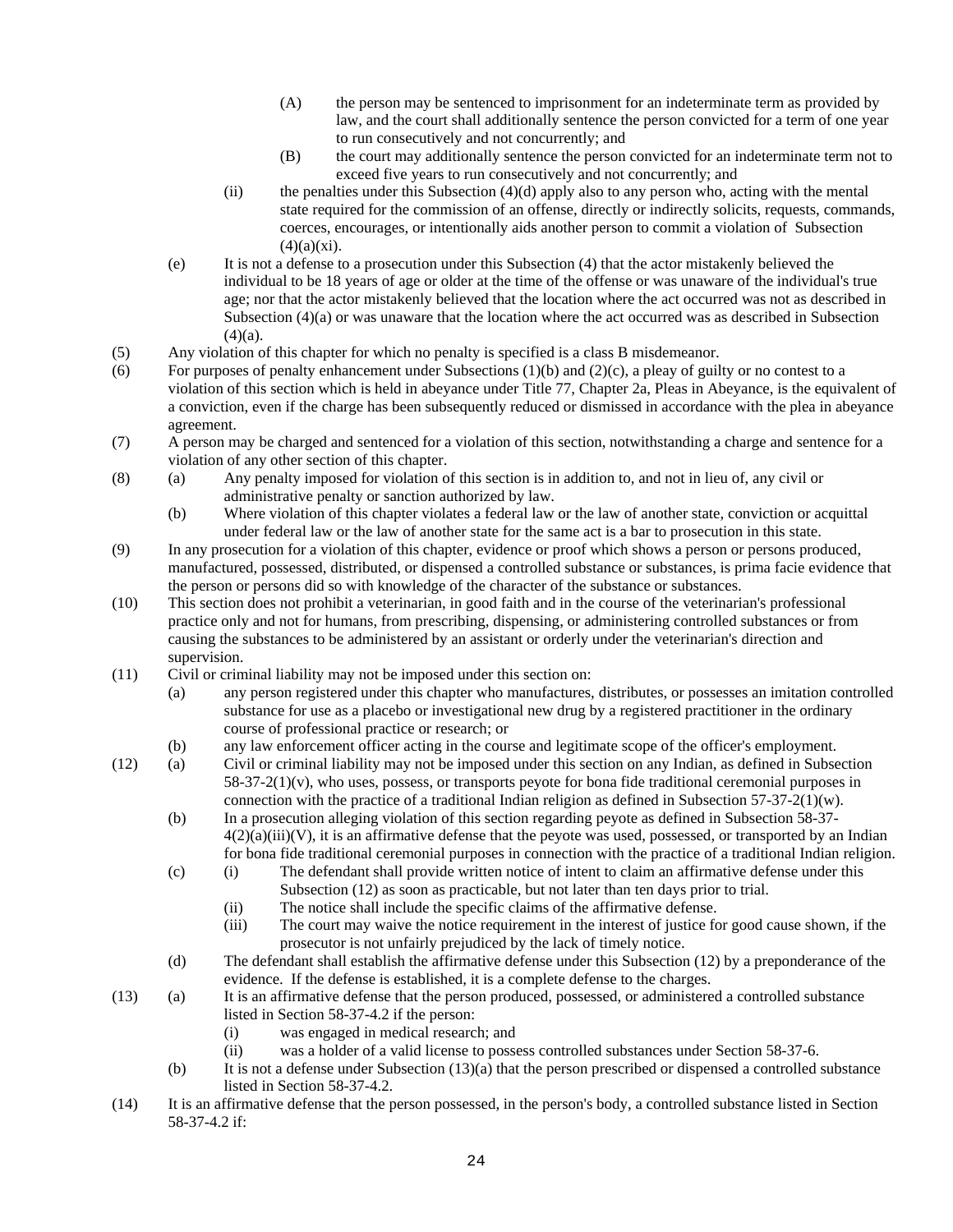- (a) the person was the subject of medical research conducted by a holder of a valid license to possess controlled substances under Section 58-37-6; and
- (b) the substance was administered to the person by the medical researcher.
- (15) If any provision of this chapter, or the application of any provision to any person or circumstances, is held invalid, the remainder of this chapter shall be given effect without the invalid provision or application.
- (16) A legislative body of a political subdivision may not enact an ordinance that is less restrictive than any provision of this chapter.

#### **58-37-8.5. Applicability of Title 76 prosecutions under this chapter.**

Unless specifically excluded in or inconsistent with the provisions of this chapter, the provisions of Title 76, Chapters 1, 2, 3 and 4, are fully applicable to prosecutions under this chapter.

#### **58-37-9. Investigators - Status of peace officers.**

Investigators for the Department of Commerce shall, for the purpose of enforcing the provisions of this chapter, have the status of peace officers.

# **58-37-10. Search warrants - Administrative inspection warrants - Inspections and seizures of property without warrant.**

- (1) Search warrants relating to offenses involving controlled substances may be authorized pursuant to the Utah Rules of Criminal Procedure.
- (2) Issuance and execution of administrative inspection warrants shall be as follows:
	- (a) Any judge or magistrate of this state within his jurisdiction upon proper oath or affirmation showing probate cause, may issue warrants for the purpose of conducting administrative inspections authorized by this act or regulations thereunder and seizures of property appropriate to such inspections. Probable cause for purposes of this act exists upon showing a valid public interest in the effective enforcement of the act or rules promulgated thereunder sufficient to justify administrative inspection of the area, premises, building, or conveyance in the circumstances specified in the application for the warrant.
	- (b) A warrant shall issue only upon an affidavit of an officer or employee duly designated and having knowledge of the facts alleged sworn to before a judge or magistrate which establish the grounds for issuing the warrant. If the judge or magistrate is satisfied that grounds for the application exist or that there is probable cause to believe they exist, he shall issue a warrant identifying the area, premises, building, or conveyance to be inspected, the purpose of the inspection, and if appropriate, the type of property to be inspected, if any. The warrant shall:
		- (i) state the grounds for its issuance and the name of each person whose affidavit has been taken to support it;
		- (ii) be directed to a person authorized by Section 58-37-9 of this act to execute it;
		- (iii) command the person to whom it is directed to inspect the area, premises, building, or conveyance identified for the purpose specified and if appropriate, direct the seizure of the property specified;
		- (iv) identify the item or types of property to be seized, if any; and
		- (v) direct that it be served during normal business hours and designate the judge or magistrate to whom it shall be returned.
	- (c) A warrant issued pursuant to this section must be executed and returned within ten days after its date unless, upon a showing of a need for additional time, the court instructs otherwise in the warrant. If property is seized pursuant to a warrant, the person executing the warrant shall give to the person from whom or from whose premises the property was taken a copy of the warrant and a receipt for the property taken or leave the copy and receipt at the place where the property was taken. Return of the warrant shall be made promptly and be accompanied by a written inventory of any property taken. The inventory shall be made in the presence of the person executing the warrant and of the person from whose possession or premises the property was taken, if they are present, or in the presence of at least one credible person other than the person executing the warrant. A copy of the inventory shall be delivered to the person from whom or from whose premises the property was taken and to the applicant for the warrant.
	- (d) The judge or magistrate who issued the warrant under this section shall attach a copy of the return and all other papers to the warrant and file them with the court.
- (3) The department is authorized to make administrative inspections of controlled premises in accordance with the following provisions: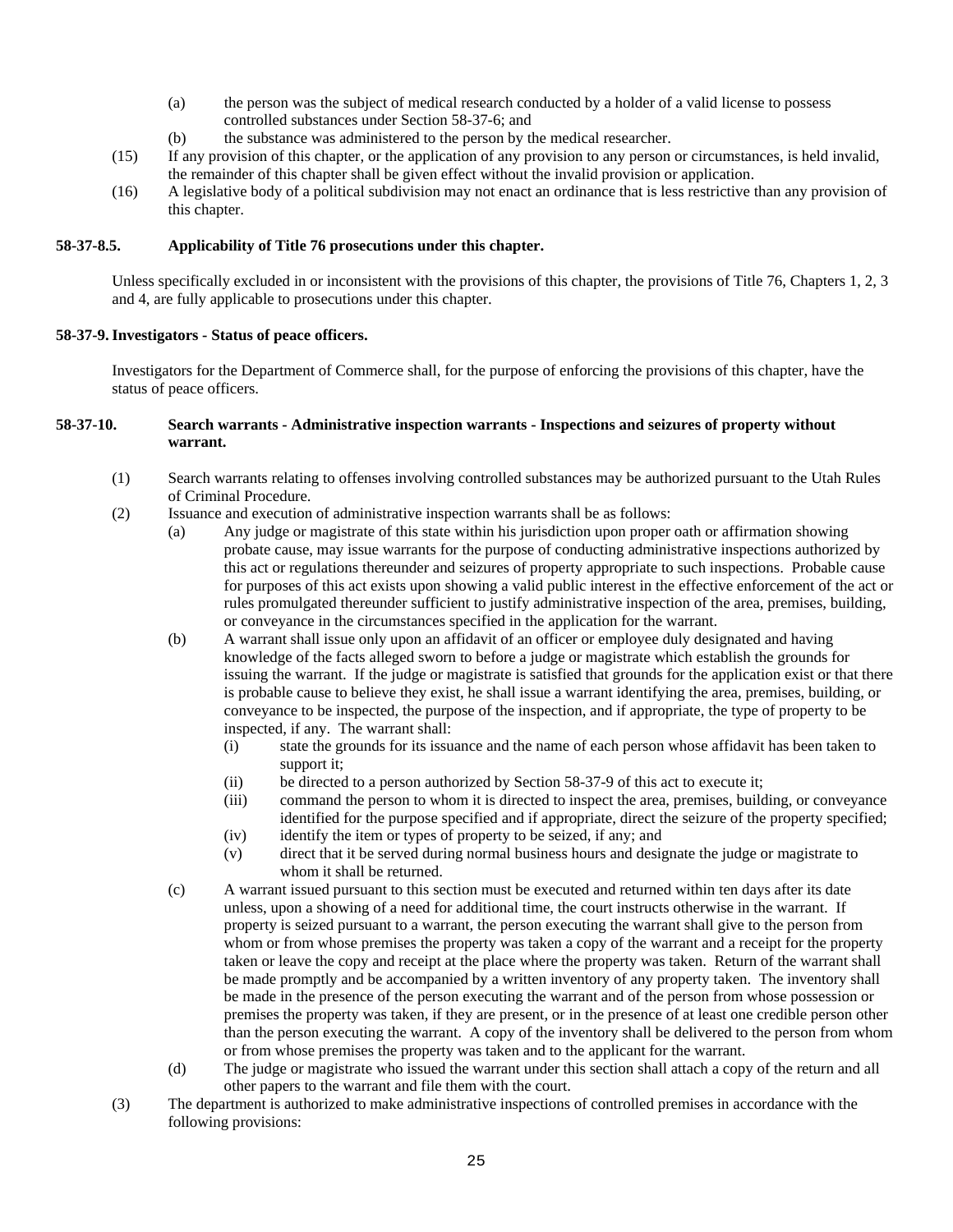- (a) For purposes of this section only, "controlled premises" means:
	- (i) Places where persons licensed or exempted from licensing requirements under this act are required to keep records.
	- (ii) Places including factories, warehouses establishments, and conveyances where persons licensed or exempted from licensing requirements are permitted to possess, manufacture, compound, process, sell, deliver, or otherwise dispose of any controlled substance.
- (b) When authorized by an administrative inspection warrant a law enforcement officer or employee designated in Section 58-37-9, upon presenting the warrant and appropriate credentials to the owner, operator, or agent in charge, has the right to enter controlled premises for the purpose of conducting an administrative inspection.
- (c) When authorized by an administrative inspection warrant, a law enforcement officer or employee designated in Section 58-37-9 has the right:
	- (i) To inspect and copy records required by this chapter.
	- (ii) To inspect within reasonable limits and a reasonable manner, the controlled premises and all pertinent equipment, finished and unfinished material, containers, and labeling found, and except as provided in Subsection (3)(e), all other things including records, files, papers, processes, controls, and facilities subject to regulation and control by this chapter or by rules promulgated by the department.
	- (iii) To inventory and take stock of any controlled substance and obtain samples of any substance.
- (d) This section shall not be construed to prevent the inspection of books and records without a warrant pursuant to an administrative subpoena issued by a court or the department nor shall it be construed to prevent entries and administrative inspections including seizures of property without a warrant:
	- (i) With the consent of the owner, operator, or agent in charge of the controlled premises;
	- (ii) In situations presenting imminent danger to health or safety;
	- (iii) In situations involving inspection of conveyances where there is reasonable cause to believe that the mobility of the conveyance makes it impracticable to obtain a warrant;
	- (iv) In any other exceptional or emergency circumstance where time or opportunity to apply for a warrant is lacking; and
	- (v) In all other situations where a warrant is not constitutionally required.
- (e) No inspection authorized by this section shall extend to financial data, sales data, other than shipment data, or pricing data unless the owner, operator, or agent in charge of the controlled premises consents in writing.

# **58-37-11. District court jurisdiction to enjoin violations - Jury trial.**

- (1) The district courts of this state shall have jurisdiction in proceedings in accordance with the rules of those courts to enjoin violations of this act.
- (2) If an alleged violation of an injunction or restraining order issued under this section occurs, the accused may demand a jury trial in accordance with the rules of the district courts.

# **58-37-12. Enforcement - Coordination and cooperation of federal and state agencies - Powers.**

The department and all law enforcement agencies charged with enforcing this act shall cooperate with federal and other state agencies in discharging their responsibilities concerning traffic in controlled substances and in suppressing the abuse of controlled substances. To this end, they are authorized to:

- (1) Arrange for the exchange of information between governmental officials concerning the use and abuse of dangerous substances.
- (2) Coordinate and cooperate in training programs in controlled substance law enforcement at the local and state levels.
- (3) Cooperate with the United States Department of Justice and the Utah Department of Public Safety by establishing a centralized unit which will receive, catalog, file, and collect statistics, including records of drug-dependent persons and other controlled substance law offenders within the state, and make the information available for federal, state, and local law enforcement purposes.
- (4) Conduct programs of eradication aimed at destroying the wild or illicit growth of plant species from which controlled substances may be extracted.

# **58-37-13. Repealed.**

**58-37-14. Resort for illegal use or possession of controlled substances deemed common nuisance - District court power to suppress and enjoin.**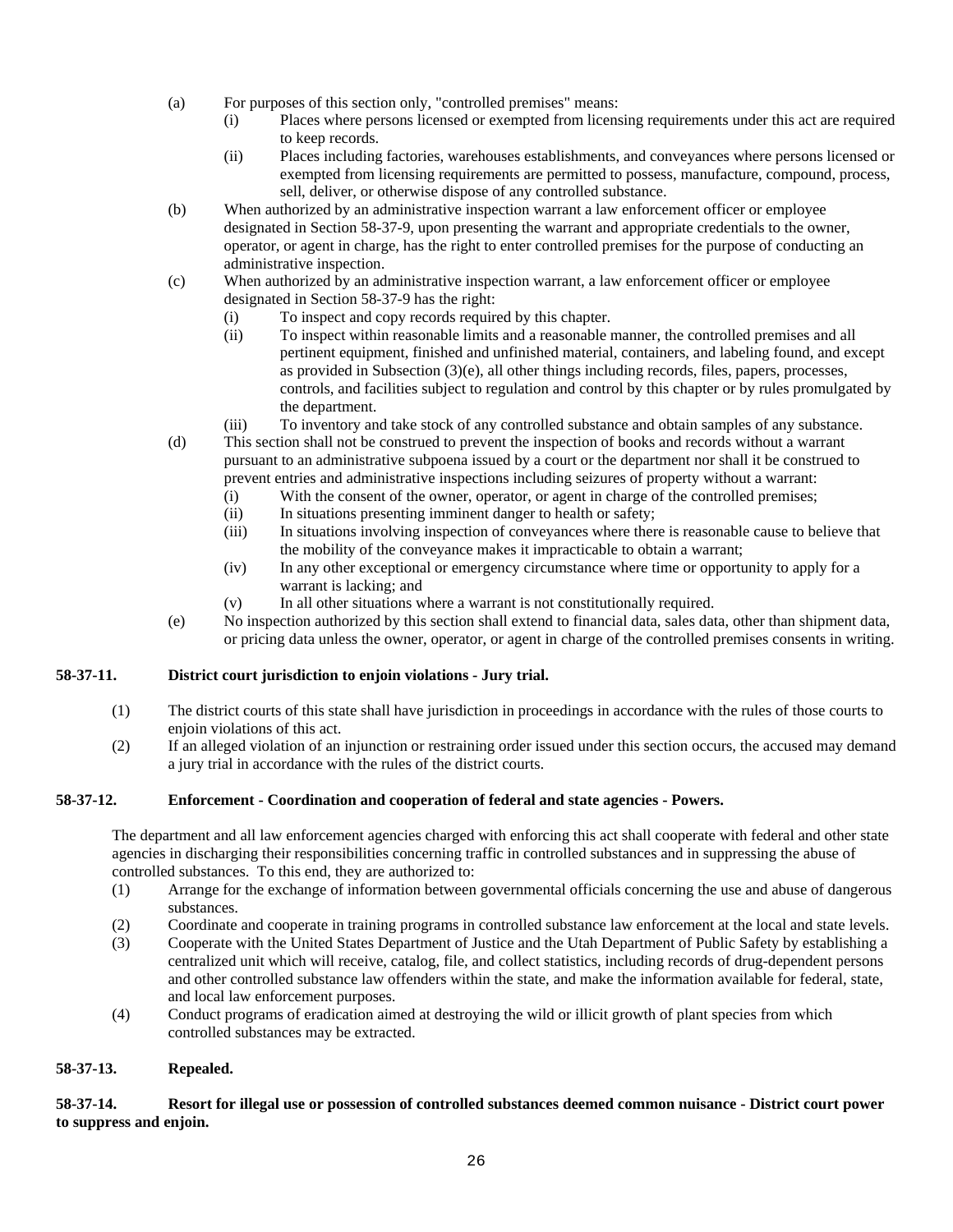- (1) Any store, shop, warehouse, dwelling house, building, vehicle, boat, aircraft, or other place to which users or possessors of any controlled substances, listed in Schedules I through V, resort or where use or possession of any substances violates this act, or which is used for illegal keeping, storing, or selling any substances listed as controlled substances in Schedules I through V shall be deemed a common nuisance. No person shall open, keep or maintain any such place.
- (2) The district court has the power to make any order necessary or reasonable to suppress any nuisance and to enjoin any person or persons from doing any act calculated to cause, or permit the continuation of a nuisance.

#### **58-37-15. Burden of proof in proceedings on violations - Enforcement officers exempt from liability.**

- (1) It is not necessary for the state to negate any exemption or exception set forth in this act in any complaint, information, indictment or other pleading or trial, hearing, or other proceeding under this act, and the burden of proof of any exemption or exception is upon the person claiming its benefit.
- (2) In absence of proof that a person is the duly authorized holder of an appropriate license, registration, order form, or prescription issued under this act, he shall be presumed not to be the holder of a license, registration, order form, or prescription, and the burden of proof is upon him to rebut the presumption.
- (3) No liability shall be imposed upon any duly authorized state or federal officer engaged in the enforcement of this act who is engaged in the enforcement of any law, municipal ordinance, or regulation relating to controlled substances.

#### **58-37-16. Powers to order testimony of witnesses or production of evidence - Immunity of witness compelled to testify.**

If the prosecuting attorney or attorney general of the state of Utah determines that the testimony of any witness or the production of any book, paper, or other evidence by any witness before a grand jury or court of the state of Utah involving any violation of this chapter is necessary, he shall make application to the court that the witness be instructed to testify or produce evidence subject to the provisions of this section and upon order of the court the witness shall not be excused from testifying or producing books, papers, or other evidence on the ground that the testimony or evidence may tend to incriminate him or subject him to forfeiture. No witness shall be prosecuted or subjected to any penalty or forfeiture on account of any transaction, matter, or thing concerning which he is compelled to testify after having claimed his privilege against selfincrimination or produce evidence nor shall any such evidence be used in any criminal proceeding against him in any court except prosecutions described in this section. No witness is exempt under this section from prosecution for perjury or contempt committed while giving testimony or producing evidence under compulsion.

#### **58-37-17. Judicial review.**

- (1) Any person aggrieved by a department's final order may obtain judicial review.
- (2) Venue for judicial review of informal adjudicative proceedings is in the district court of Salt Lake County.

#### **58-37-18. Prior prosecutions and proceedings continued - Uniform construction.**

- (1) (a) Prosecution for violation of any law or offense occurring prior to the effective date of this act shall not be affected by this act; provided, that sentences imposed after the effective date of this act may not exceed the maximum terms specified and the judge has discretion to impose any minimum sentence.
	- (b) Civil seizures, forfeitures, and injunctive proceedings commenced prior to the effective date of this act shall not be affected by this act.
	- (c) All administrative proceedings pending before any agency or court on the effective date of this act shall be continued and brought to final determination in accordance with laws and regulations in effect prior to the effective date of this act. Drugs placed under control prior to enactment of this act which are not listed within Schedules I through V shall be automatically controlled and listed in the appropriate schedule without further proceedings.
- (2) This act does not affect rights and duties that mature, penalties that are incurred, and proceedings that are begun before its effective date.
- (3) This act shall be construed to effectuate its general purpose to make uniform the law of those states which enact it where laws are similar to this act.

# **58-37-19. Repealed.**

**58-37-20. Drug Forfeiture Account created - Revenue sources - Use of account designated.**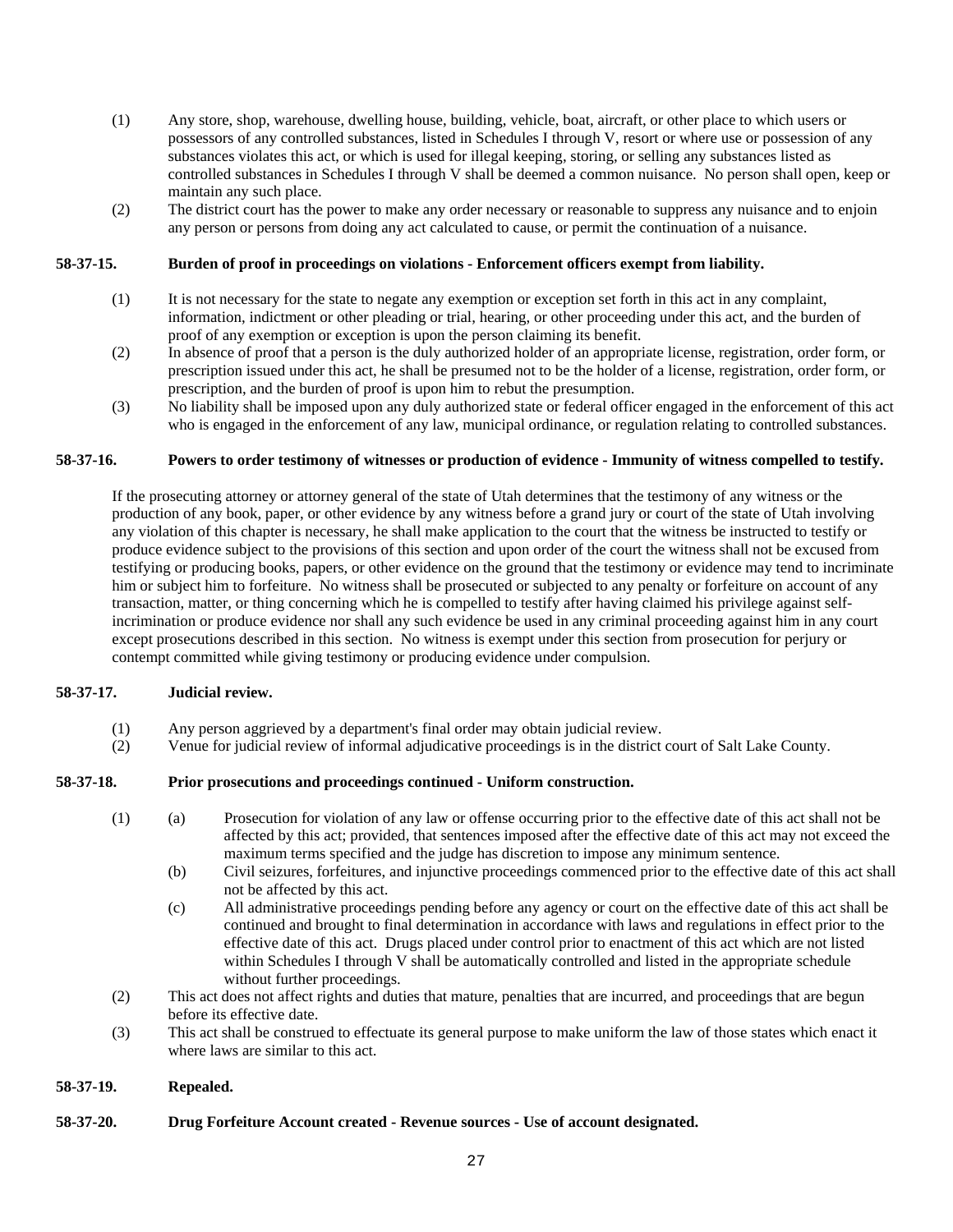- (1) (a) There is created in the General Fund a restricted account called the "Drug Forfeiture Account."
	- (b) All monies forfeited or seized to the state through the state or federal court process as a result of activity involving a controlled substance violation as prohibited under Title 58, Chapter 37, 37a, 37b, 37c or 37d, or prohibited under federal law, shall be deposited into the Drug Forfeiture Account.
- (2) The Department of Public Safety may expend amounts as appropriated by the Legislature from the Drug Forfeiture Account to aid in enforcement efforts to combat drug trafficking.
- (3) That portion of funds forfeited or seized that are required to be disbursed to other governmental entities under existing contractual agreements are exempt from this section.
- (4) Funds forfeited or seized as a result of the Salt Lake Airport Drug Program, not to exceed the Department of Public Safety's expenditure to that program, are exempt from this section.
- (5) The Department of Public Safety as part of the annual budget hearings shall provide the Executive Offices, Criminal Justice, and Legislature Appropriations Subcommittee with a complete accounting of expenditures and revenues from the funds under this section.
- (6) The Legislature may annually provide, in the Appropriations Act, legislative direction for anticipated expenditures of the monies received under this section.

# **58-37-21. Admissibility of Utah State Crime Laboratory documents - Drug analysis in criminal pretrial proceedings.**

The commissioner of the Department of Public Safety shall establish standards for administration and interpretation of chemical and forensic analysis in accordance with Title 63G, Chapter 3, Utah Administrative Rulemaking Act, of:

- (1) controlled substances as provided in Title 58, Chapter 37;
- (2) drug paraphernalia as provided in Title 58, Chapter 37a;
- (3) imitation controlled substances as provided in Title 58, Chapter 37b; and
- (4) controlled substance precursors as provided in Title 58, Chapter 37d.